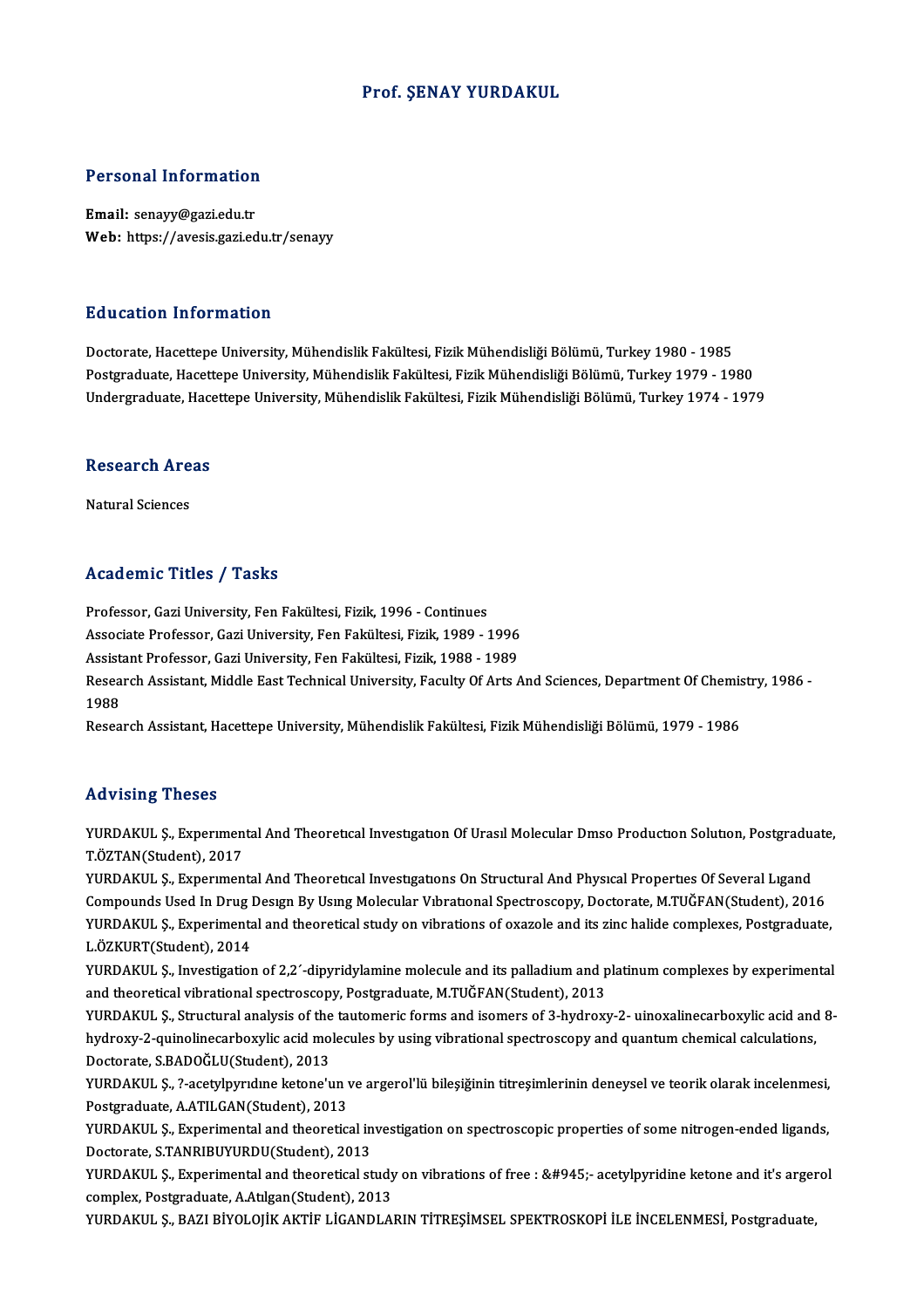Y.GÜLEŞCİ(Student), 2012<br>Y.GÜLEŞCİ(Student), 2012<br>YURDAKUL S., Evnerimenta

YURDAKUL Ş., Experimental and theoretical study on vibrations of 4-(imidazol-1-YL) phenol, Postgraduate,<br>G.SELCİK(Student), 2012 Y.GÜLEŞCİ(Student), 2012<br>YURDAKUL Ş., Experiment<br>G.SELCİK(Student), 2012<br>YURDAKUL S. Study of th YURDAKUL Ş., Experimental and theoretical study on vibrations of 4-(imidazol-1-YL) phenol, Postgraduate,<br>G.SELCİK(Student), 2012<br>YURDAKUL Ş., Study of the structures of free nipecotic acid and nipecotamide molecules and th

G.SELCİK(Student), 2012<br>YURDAKUL Ş., Study of the structures of free nipecotic acid and<br>vibrational spectroscopy, Doctorate, N.ÇİĞDEM(Student), 2011<br>VURDAKUL S., Theoratical and experimental investigation of 3, b YURDAKUL Ş., Study of the structures of free nipecotic acid and nipecotamide molecules and their complexes by<br>vibrational spectroscopy, Doctorate, N.ÇİĞDEM(Student), 2011<br>YURDAKUL Ş., Theoretical and experimental investiga

vibrational spectroscopy, Doctorate, N.ÇİĞDEM(Student), 2011<br>YURDAKUL Ş., Theoretical and experimental investigation of 2- hydroxyquinoxaline and 4-hydroxyquinazoline,<br>Doctorate, T.POLAT(Student), 2010 YURDAKUL Ş., Theoretical and experimental investigation of 2- hydroxyquinoxaline and 4-hydroxyquinazoline,<br>Doctorate, T.POLAT(Student), 2010<br>YURDAKUL Ş., EXPERIMENTAL AND THEORETICAL STUDY ON VIBRATIONS OF FREE IMIDAZO(1,2

Doctorate, T.POLAT(Student), 2010<br>YURDAKUL Ş., EXPERIMENTAL AND THEOI<br>Postgraduate, S.BADOĞLU(Student), 2008<br>YURDAKUL S. 1.2 BİS(2 niridil) atilan ve tr YURDAKUL Ş., EXPERIMENTAL AND THEORETICAL STUDY ON VIBRATIONS OF FREE IMIDAZO(1,2-A)PYRIDINE,<br>Postgraduate, S.BADOĞLU(Student), 2008<br>YURDAKUL Ş., 1,2-BİS(2-piridil)etilen ve trans 1,2- BİS(4-piridil etilen moleküllerinin s

Postgraduate, S.BADOĞLU(Student), 2008<br>YURDAKUL Ş., 1,2-BİS(2-piridil)etilen ve trans 1,2- BİS(4-piridil etilen moleküll<br>titreşim frekanslarının hesaplanması, Doctorate, Z.ÖZHAMAM(Student), 2007<br>YURDAKUL S. Beru metal(II) YURDAKUL Ş., 1,2-BİS(2-piridil)etilen ve trans 1,2- BİS(4-piridil etilen moleküllerinin serbest halde ve komplel<br>titreşim frekanslarının hesaplanması, Doctorate, Z.ÖZHAMAM(Student), 2007<br>YURDAKUL Ş., Bazı metal(II) halojen

titreşim frekanslarının hesaplanması, Doctorate, Z.ÖZHAMAM(Student), 2007<br>YURDAKUL Ş., Bazı metal(II) halojenür 3-acetylpyridine bileşiklerinin titreşimsel spektroskopi ile incelenmesi,<br>Postgraduate, Z.DEMİRKAPI(Student), YURDAKUL Ş., Bazı metal(II) halojenür 3-acetylpyridine bileşiklerinin titreşimsel spektroskopi ile incelenmesi,<br>Postgraduate, Z.DEMİRKAPI(Student), 2007<br>YURDAKUL Ş., Bazı metal 2,2'-dipyridyl'in halojen birleşiklerinin inf

Postgraduate, Z.DEMİRKA<br>YURDAKUL Ş., Bazı metal<br>H.KÜÇÜK(Student), 2007<br>YURDAKUL S., THE CALCI YURDAKUL Ş., Bazı metal 2,2'-dipyridyl'in halojen birleşiklerinin infrared spektroskopisi ile incelenmesi, Postgraduate,<br>H.KÜÇÜK(Student), 2007<br>YURDAKUL Ş., THE CALCULATION OF THE VIBRATIONAL SPECTRA OF 1,2- BIS(2-PYRIDYL)

H.KÜÇÜK(Student), 2007<br>YURDAKUL Ş., THE CALCULATION OF THE VIBRATIONAL SPECTRA OF 1,2- BIS(2-PYRIDYL)ETHYLENE AND T<br>BIS(4-PYRIDYL)ETHYLENE AND THE METAL COMPLEXES OF THEM, Doctorate, Z.ÖZHAMAM(Student), 2007<br>YURDAKUL S., P YURDAKUL Ş., THE CALCULATION OF THE VIBRATIONAL SPECTRA OF 1,2- BIS(2-PYRIDYL)ETHYLENE AND TRANS<br>BIS(4-PYRIDYL)ETHYLENE AND THE METAL COMPLEXES OF THEM, Doctorate, Z.ÖZHAMAM(Student), 2007<br>YURDAKUL Ş., Bazı metal 2-asetilp

BIS(4-PYRIDYL)ETHYLENE AND THE METAL COMPLEXES OF THEM, Doctorate, Z.ÖZHAMAM(Student), 2007<br>YURDAKUL Ş., Bazı metal 2-asetilpridin bileşiklerinin infrared spektroskopisi yöntemi ile incelenmesi, Postgraduate,<br>E.ÖZGE(Studen YURDAKUL Ş., Bazı metal 2-asetilpridin bileşiklerinin infrared spektroskopisi yöntemi ile incelenmesi, Postgraduat<br>E.ÖZGE(Student), 2006<br>YURDAKUL Ş., Bazı metal (II) halojenür 2-aminopyrimidine bileşiklerinin titreşimsel s

E.ÖZGE(Student), 2006<br>YURDAKUL Ş., Bazı metal (II) halojenür 2<br>Postgraduate, N.ÇİĞDEM(Student), 2005<br>YURDAKUL S. Toorik ve danavçel titresir YURDAKUL Ş., Bazı metal (II) halojenür 2-aminopyrimidine bileşiklerinin titreşimsel spektroskopi ile incelenmesi,<br>Postgraduate, N.ÇİĞDEM(Student), 2005<br>YURDAKUL Ş., Teorik ve deneysel titreşim spektroskopi yardımıyla bazı

Postgraduate, N.ÇİĞDEM(Student), 2005<br>YURDAKUL Ş., Teorik ve deneysel titreşim spektroskopi yardımıyla bazı molekül ve bileşiklerin incelenmesi, Doctorate,<br>K.ARICI(Student), 2004 YURDAKUL Ş., Teorik ve deneysel titreşim spektroskopi yardımıyla bazı molekül ve bileşiklerin incelenmesi, Doctorate,<br>K.ARICI(Student), 2004<br>YURDAKUL Ş., Bazı metal (II) 2,2' bikinolin bileşiklerinin infrared spektroskopis

K.ARICI(Student), 2004<br>YURDAKUL Ş., Bazı metal (1<br>F.KUŞTAN(Student), 2004<br>YURDAKUL S., Bazı metal 4 YURDAKUL Ş., Bazı metal (II) 2,2' bikinolin bileşiklerinin infrared spektroskopisi yöntemi ile incelenmesi, Post<br>F.KUŞTAN(Student), 2004<br>YURDAKUL Ş., Bazı metal 4-tert-butylpyridine ve phenazine bileşiklerinin infrared spe

F.KUŞTAN(Student), 2004<br>YURDAKUL Ş., Bazı metal 4-tert-butylpyridine ve phenazine bileşiklerinin infrared spektroskopisi yöntemi ile YURDAKUL Ş., Bazı metal 4-tert-butylpyridine ve phenazine bileşiklerinin infrared spektroskopisi yöntemi ile<br>incelenmesi, Postgraduate, M.OTHMAN(Student), 2004<br>YURDAKUL Ş., Bazı metal (II) halejenür kinazolin bileşiklerini

incelenmesi, Postgraduate, M.OTHMAN(Student), 2004<br>YURDAKUL Ş., Bazı metal (II) halejenür kinazolin bileşil<br>2004 YURDAKUL Ş., Bazı metal (II) halejenür kinazolin bileşiklerinin titreşimsel spektroskopi, Postgraduate, D.YASA(Studer<br>2004<br>YURDAKUL Ş., Bazı metal(II) phthalazine bileşiklerinin infrared spektroskopi yöntemiyle araştırılma

YURDAKUL Ș., Bazı metal(II) phthalazine bileşiklerinin infrared spektroskopi yöntemiyle araştırılması ve phthalazine<br>molekülünün titreşim spektrumunun teorik olarak incelenmesi, Postgraduate, M.AYASLAN(Student), 2003

YURDAKUL Ş., Bazı metal(II) benzimidazol bileşiklerinin yapılarının kırmızı altı spektroskopisi yöntemiyle araştırılması ve

molekülünün titreşim spektrumunun teorik olarak incelenmesi, Postgraduate, M.AYASLAN(Student), 2003<br>YURDAKUL Ş., Bazı metal(II) benzimidazol bileşiklerinin yapılarının kırmızı altı spektroskopisi yöntemiyle araştırılması v **YURD.<br>1,2-bi:<br>2003**<br>VURD 1,2-bis(4-pyridyl) ethane molekülünün titreşim spektrumunun teorik olarak incelenmesi, Doctorate, M.KURT<br>2003<br>YURDAKUL Ş., Bazı metal(II) nikotinamid ve izonikotinamid bileşiklerinin yapılarının incelenmesi, Doctorate,<br>A A

2003<br>YURDAKUL Ş., Bazı metal(II) nikotinamid ve izonikotinamid bileşiklerinin yapılarının incelenmesi, Doctorate,<br>A.ATAC(Student). 2002

YURDAKUL Ş., Bazı metal (II) phthalazine tetrasiyanonikel bileşiklerinin titreşimsel spektroskopi ile incelenmesi, A.ATAÇ(Student), 2002<br>YURDAKUL Ş., Bazı metal (II) phthalazine te<br>Postgraduate, C.BARDAKÇI(Student), 2001<br>YURDAKUL S., Bazı metal (II) banzimidazel i

YURDAKUL Ş., Bazı metal (II) benzimidazol tetrasiyanonikel bileşiklerinin titreşimsel spektroskopi ile incelenmesi,<br>Postgraduate, C.YILMAZ(Student), 1999 Postgraduate, C.BARDAKÇI(Student), 20<br>YURDAKUL Ş., Bazı metal (II) benzimidaz<br>Postgraduate, C.YILMAZ(Student), 1999<br>YURDAKUL S. Kadminum (II) və nikəl (II YURDAKUL Ş., Bazı metal (II) benzimidazol tetrasiyanonikel bileşiklerinin titreşimsel spektroskopi ile incelenmesi,<br>Postgraduate, C.YILMAZ(Student), 1999<br>YURDAKUL Ş., Kadmiyum (II) ve nikel (II)'li 3 klor 4 metil anilin te

Postgraduate, C.YILMAZ(Student), 1999<br>YURDAKUL Ş., Kadmiyum (II) ve nikel (II)'li 3 klor 4 metil anilin tetrasiyanonike<br>raman spektroskopileri ile incelenmesi, Postgraduate, A.İLHAN(Student), 1996<br>YURDAKUL S. Metal (JL) 4 YURDAKUL Ş., Kadmiyum (II) ve nikel (II)'li 3 klor 4 metil anilin tetrasiyanonikel ve klorür bileşiklerinin infra-red v<br>raman spektroskopileri ile incelenmesi, Postgraduate, A.İLHAN(Student), 1996<br>YURDAKUL Ş., Metal ( II )

raman spektroskopileri ile incelenmesi, Postgraduate, A.İLHAN(Student), 1996<br>YURDAKUL Ş., Metal ( II ) 4-tersiyer butil pridin tetrasiyanonikel ( II ) komplekslerinin titreşimsel spektroskopi ile<br>incelenmesi, Postgraduate, YURDAKUL Ş., Metal (II) 4-tersiyer butil pridin tetrasiyanonikel (II) komplekslerinin titreşimsel spektroskopi ile incelenmesi, Postgraduate, M.BAHAT(Student), 1995<br>YURDAKUL Ş., Bazı bileşiklerin kırmızı-altı ve raman spek incelenmesi, Postgraduate, M.BAHAT(Student), 1995

YURDAKUL Ş., Bazı bileşiklerin kırmızı-altı ve raman spektroskopileri ile titreşim frekans ve kiplerinin saptanması,<br>Doctorate, A.ÖZBAY(Student), 1995<br>YURDAKUL Ş., Geçiş metallerinin akridin ile yaptığı komplekslerin infra

Doctorate, A.ÖZBAY(Student),<br>YURDAKUL Ş., Geçiş metallerir<br>M.TAŞDELEN(Student), 1995<br>YURDAKUL S. Kedmirum (11) YURDAKUL Ș., Geçiş metallerinin akridin ile yaptığı komplekslerin infrared spektroskopisi ile incelenmesi, Po<br>M.TAŞDELEN(Student), 1995<br>YURDAKUL Ş., Kadmiyum (11) ve nikel (11)li kinoksalin tetrasiyanonikel komplekslerin i

M.TAŞDELEN(Student), 1995<br>YURDAKUL Ş., Kadmiyum (11) ve nikel (11)li kinoksalin tetrasiyanonikel komplekslerin ingrared ve raman<br>spektroskopileri ile incelemesi, Postgraduate, M.GÜLLÜOĞLU(Student), 1995

YURDAKUL Ş., Bazı bileşiklerin kırmızı-altı ve raman spektroskopisiyle titreşim frekans ve kiplerinin saptanması,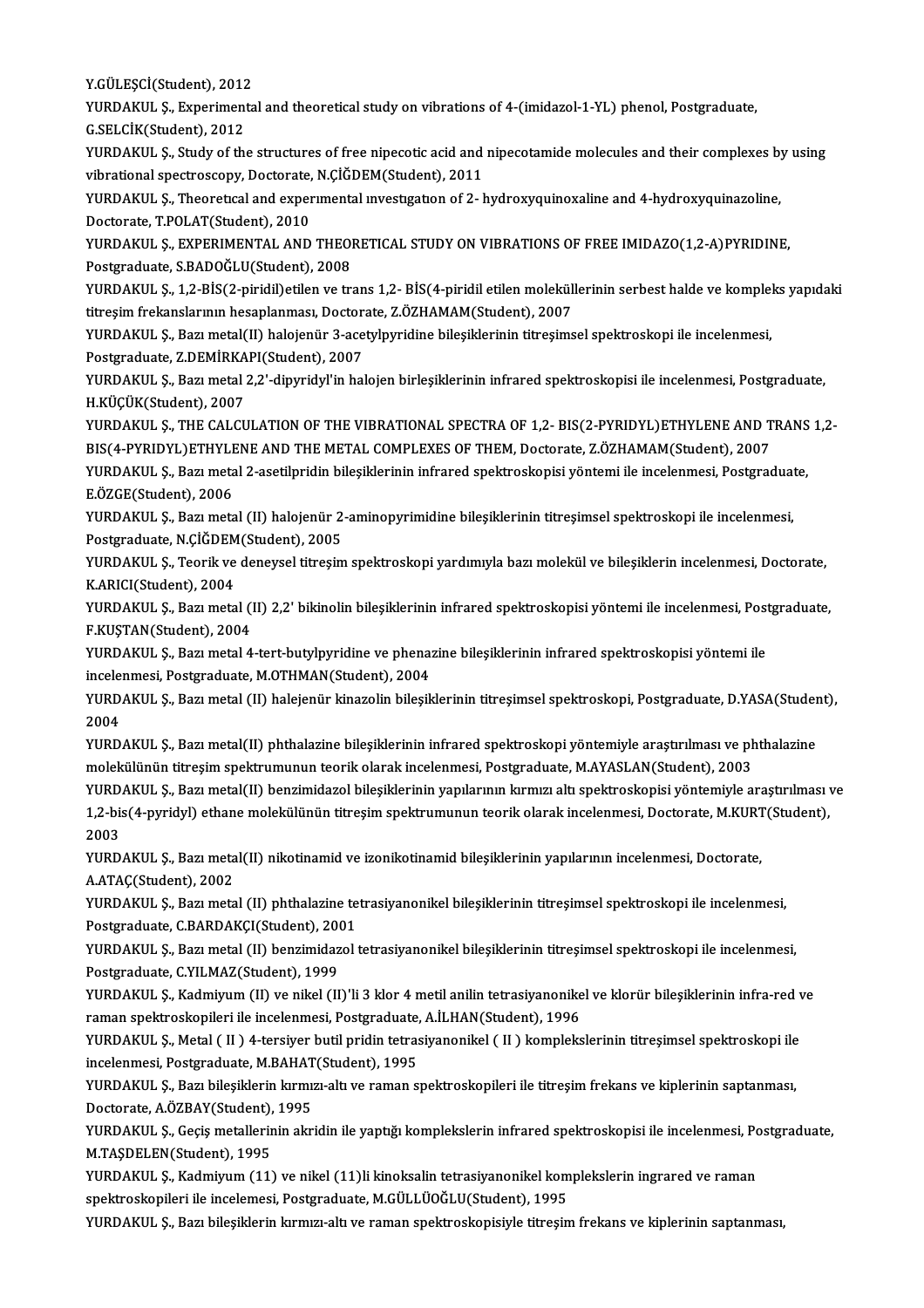Postgraduate, D.KÜÇÜKGÜLDAL(Student), 1995<br>YURDAKULS, 25 lutidir metal tetresiyanelimel b

YURDAKUL Ş., 3,5 lutidin metal tetrasiyanokinel komplekslerinin infra-red spektroskopisi ve DTA tekniği ile incelenmesi,<br>Postgraduate, G.SAĞLAM(Student), 1994 Postgraduate, D.KÜÇÜKGÜLDAL(Student)<br>YURDAKUL Ş., 3,5 lutidin metal tetrasiyan<br>Postgraduate, G.SAĞLAM(Student), 1994

### Articles Published in Journals That Entered SCI, SSCI and AHCI Indexes

- Tricles Published in Journals That Entered SCI, SSCI and AHCI Indexes<br>I. New silver(I) complex as antibiotic candidate: Synthesis, spectral characterization, DFT, QTAIM and<br>antibacterial investigations and docking proporti New silver(I) complex as antibiotic candidate: Synthetistic state of the state of the synthetistic state of the synthetic state of the Synthetistic state of the Synthetistic state of the Synthetistic state of the Synthetis New silver(I) complex as ant<br>antibacterial investigations a<br>Celik S., YURDAKUL Ş., ERDEM B.<br>JOURNAL OF MOLECULAR STRUG antibacterial investigations and docking properties<br>Celik S., YURDAKUL Ş., ERDEM B.<br>JOURNAL OF MOLECULAR STRUCTURE, vol.1261, 2022 (Journal Indexed in SCI) Celik S., YURDAKUL Ş., ERDEM B.<br>JOURNAL OF MOLECULAR STRUCTURE, vol.1261, 2022 (Journal Indexed in SCI)<br>II. <p>Experimental and Theoretical Vibrational Spectroscopic Investigations, DFT quantum chemical<br>analysis. Biologisa
- JOURNAL OF MOLECULAR STRUCTURE, vol.1261, 2022 (Journal Indexed in SCI)<br><p>Experimental and Theoretical Vibrational Spectroscopic Investigations, DFT quantum chemical<br>analysis, Biological activities and Molecular docking o *<p>Experimental and Theor<br>analysis, Biological activities<br>Alp M., YURDAKUL S., ERDEM B.<br>JOURNAL OF MOLECULAR STRU* analysis, Biological activities and Molecular docking on 4,4'& nbsp;-Din<br>Alp M., YURDAKUL Ş., ERDEM B.<br>JOURNAL OF MOLECULAR STRUCTURE, vol.1260, 2022 (Journal Indexed in SCI)<br>Synthesis, theoretical and experimental apertre Alp M., YURDAKUL Ş., ERDEM B.<br>JOURNAL OF MOLECULAR STRUCTURE, vol.1260, 2022 (Journal Indexed in SCI)<br>III. Synthesis, theoretical and experimental spectroscopic properties, molecular docking, ADMET, and

JOURNAL OF MOLECULAR STRUCTURE, vol.1260, 2022 (Journal Indexed in SCI)<br>Synthesis, theoretical and experimental spectroscopic properties, molecular docking, ADMET, and<br>RDG analysis of copper(II) complex of dichloro(1,10-ph Synth<br>RDG a<br>acid)<br>Colik S RDG analysis of copper(II) co<br>acid)<br>Celik S., Badoglu S., YURDAKUL Ş.<br>CHEMICAL BARERS 2022 (Journa acid)<br>Celik S., Badoglu S., YURDAKUL Ş.<br>CHEMICAL PAPERS, 2022 (Journal Indexed in SCI)<br>Spestressenis sharesterization, DET selevleti

- Celik S., Badoglu S., YURDAKUL Ș.<br>CHEMICAL PAPERS, 2022 (Journal Indexed in SCI)<br>IV. Spectroscopic characterization, DFT calculations, and microbiological activity of 5-iodoindole<br>Kuguk G. YURDAKULS, ERDEM B CHEMICAL PAPERS, 2022 (Journal<br>Spectroscopic characterization<br>Kucuk C., YURDAKUL Ş., ERDEM B.<br>JOUPNAL OF MOLECULAR STRUCT Spectroscopic characterization, DFT calculations, and microbiological a<br>Kucuk C., YURDAKUL Ş., ERDEM B.<br>JOURNAL OF MOLECULAR STRUCTURE, vol.1252, 2022 (Journal Indexed in SCI)<br>Experimental and theoratical Equrior transform Kucuk C., YURDAKUL Ș., ERDEM B.<br>JOURNAL OF MOLECULAR STRUCTURE, vol.1252, 2022 (Journal Indexed in SCI)<br>V. Experimental and theoretical Fourier transform infrared and Raman spectroscopy, density<br>functional theory, antibact
- JOURNAL OF MOLECULAR STRUCTURE, vol.1252, 2022 (Journal Indexed in SCI)<br>Experimental and theoretical Fourier transform infrared and Raman spectroscopy, density<br>functional theory, antibacterial activity and molecular dockin Experimer<br>functional<br>imidazole<br>Kucuk C. VI

KucukC.,YURDAKUL Ş.,ERDEMB.

CHEMICAL PAPERS, 2022 (Journal Indexed in SCI)

- VI. Synthesis, crystal structure, Hirshfeld surface analysis andmolecular docking analysis of new CHEMICAL PAPERS, 2022 (Journal Indexed in SCI)<br>Synthesis, crystal structure, Hirshfeld surface analysis and molecular<br>cadmium(II) iodide complex with the pyridine, 4-(1,1-dimethylethyl)<br>Celik S. DEMIRCIOČI U.Z. VURDAKUL S. Synthesis, crystal structure, Hirshfeld surface analys<br>cadmium(II) iodide complex with the pyridine, 4-(1,<br>Celik S., DEMİRCİOĞLU Z., YURDAKUL Ş., BÜYÜKGÜNGÖR O.<br>JOURNAL OE COORDINATION CHEMISTRY 2022 (Journal I. cadmium(II) iodide complex with the pyridine, 4-(1,1-dimethylet<br>Celik S., DEMIRCIOĞLU Z., YURDAKUL Ş., BÜYÜKGÜNGÖR O.<br>JOURNAL OF COORDINATION CHEMISTRY, 2022 (Journal Indexed in SCI)<br>Synthesis, apestrossonis sharestariyati Celik S., DEMİRCİOĞLU Z., YURDAKUL Ş., BÜYÜKGÜNGÖR O.<br>JOURNAL OF COORDINATION CHEMISTRY, 2022 (Journal Indexed in SCI)<br>VII. Synthesis, spectroscopic characterization (FT-IR, PL), DFT calculations and antibacterial activity JOURNAL OF COORDINATION CHEMISTRY, 2022 (Journal Indexed in SCI)
- CelikS.,YURDAKUL Ş.,ERDEMB. silver(I) nitrate complex with nicotinaldehyde<br>Celik S., YURDAKUL S., ERDEM B.<br>INORGANIC CHEMISTRY COMMUNICATIONS, vol.131, 2021 (Journal Indexed in SCI)<br>A combined experimental and theoretical study on uibrational spectre
- VIII. A combined experimental and theoretical study on vibrational spectra of 3-pyridyl methyl ketone<br>Celik S., Alp M., YURDAKUL S. INORGANIC CHEMISTRY COM<br>A combined experimental<br>Celik S., Alp M., YURDAKUL Ş.<br>SPECTPOSCOPY LETTERS YO A combined experimental and theoretical study on vibrational spectra of<br>Celik S., Alp M., YURDAKUL Ş.<br>SPECTROSCOPY LETTERS, vol.53, no.4, pp.234-248, 2020 (Journal Indexed in SCI)<br>Crystal structure, spectroscopis character

- IX. Crystal structure, spectroscopic characterization, thermal properties and theoretical investigations SPECTROSCOPY LETTERS, vol.53, no.4, pp.23<br>Crystal structure, spectroscopic charac<br>on [Ag(methyl 4-pyridyl ketone)2NO3]<br>VIPDAKULS, TEMELE, PÜVÜKCÜNCÖR Q on [Ag(methyl 4-pyridyl ketone)2N03]<br>YURDAKUL Ş., TEMEL E., BÜYÜKGÜNGÖR O. JOURNAL OF MOLECULAR STRUCTURE, vol.1191, pp.301-313, 2019 (Journal Indexed in SCI) YURDAKUL Ș., TEMEL E., BÜYÜKGÜNGÖR O.<br>JOURNAL OF MOLECULAR STRUCTURE, vol.1191, pp.301-313, 2019 (Journal Indexed in SCI)<br>X. Electronic [UV-Visible] and vibrational [FT-IR] investigation and NMR spectroscopic analysis of<br>s
- JOURNAL OF MOLECULAR STRUCTURE, vol.1191, pp.301-313, 2019 (Journal Indexed in SCI)<br>Electronic [UV-Visible] and vibrational [FT-IR] investigation and NMR spectroscopic analysis of<br>some halogen substituted chromone (6-Fluor Electronic [UV-Visible] and vibrational [FT-II<br>some halogen substituted chromone (6-Fluo)<br>Erdoğdu Y., Yurdakul Ş., Badoglu S., Gulluoglu M. T.<br>JOUPMAL OF MOLECULAR STRUCTURE vol.1194 n some halogen substituted chromone (6-Fluorochromone, 6-Chlorochromone, 6-B1<br>Erdoğdu Y., Yurdakul Ş., Badoglu S., Gulluoglu M. T.<br>JOURNAL OF MOLECULAR STRUCTURE, vol.1184, pp.364-374, 2019 (Journal Indexed in SCI)<br>Eunonimen Erdoğdu Y., Yurdakul Ş., Badoglu S., Gulluoglu M. T.<br>JOURNAL OF MOLECULAR STRUCTURE, vol.1184, pp.364-374, 2019 (Journal Indexed in SCI)<br>XI. Experimental and Theoretical Study on New Zn(II) Halide Complexes of 3,5-Diazaind
- JOURNAL OF MOLECULAR STRUCTURE, vol.1184, pp.364-374, 2019 (Journal Indexed in SCI)<br>Experimental and Theoretical Study on New Zn(II) Halide Complexes of 3,5-Diazaindol<br>Badoglu S., Yurdakul Ş.<br>JOURNAL OF STRUCTURAL CHEMISTR Experimental and Theoretical Study on New Zn(II) Halide Complexes of 3,5-Diazaindolo<br>Badoglu S., Yurdakul Ş.<br>JOURNAL OF STRUCTURAL CHEMISTRY, vol.59, no.5, pp.1010-1021, 2018 (Journal Indexed in SCI)<br>ET IB and Baman Spectr

XII. FT-IR and Raman Spectroscopy and Computation of 5-Methylfurfural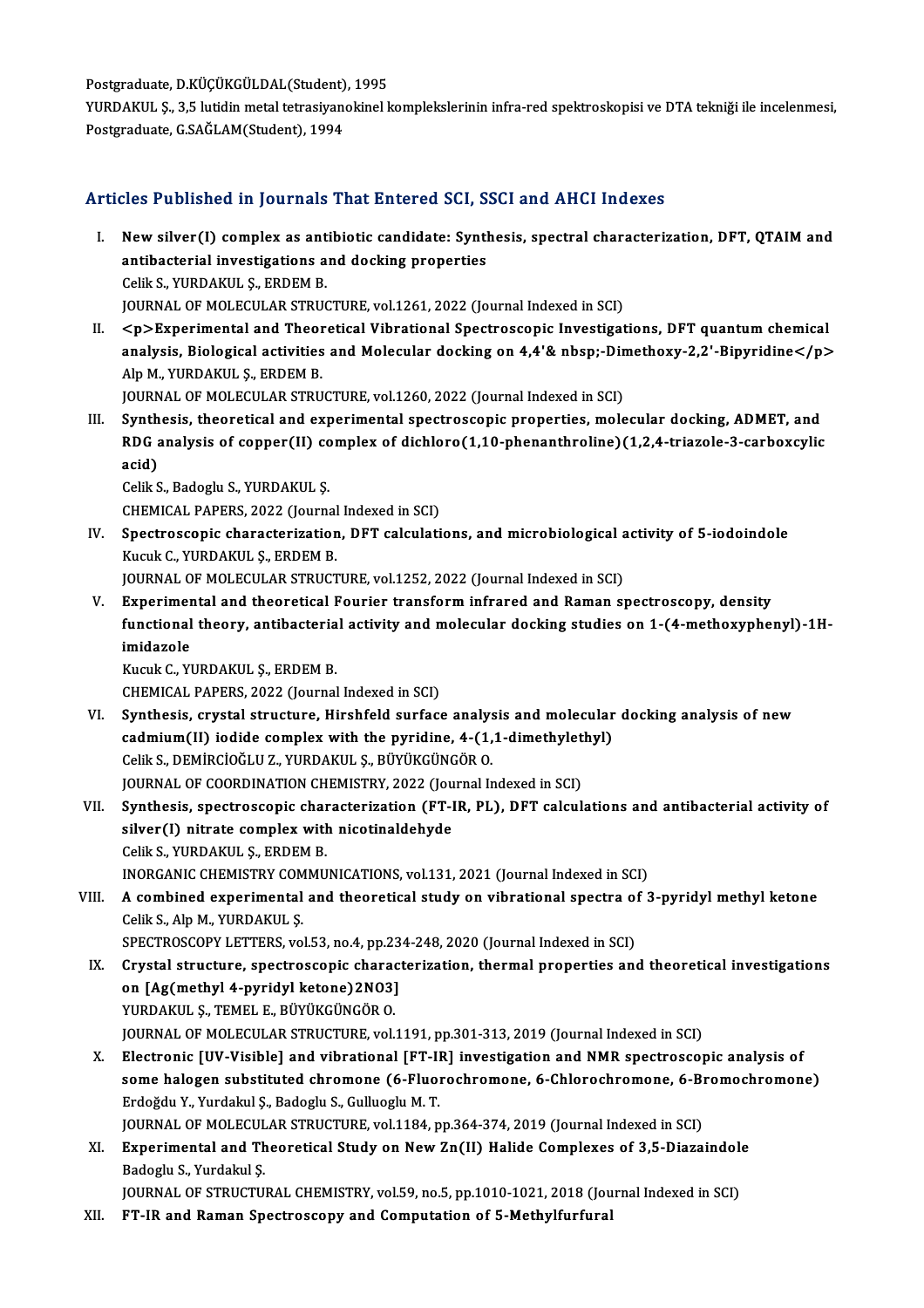ERDOĞDUY.,SertbakanT.R. ,GuluogluM.T. ,YurdakulŞ.,GuvenirA. JOURNAL OF APPLIED SPECTROSCOPY, vol.85, no.3, pp.517-525, 2018 (Journal Indexed in SCI) ERDOĞDU Y., Sertbakan T. R. , Gulluoglu M. T. , Yurdakul Ş., Guvenir A.<br>JOURNAL OF APPLIED SPECTROSCOPY, vol.85, no.3, pp.517-525, 2018 (Journal Indexed in SCI)<br>XIII. DFT simulation, quantum chemical electronic structure, **JOURNAL OF APPLIED SPECTROSCOPY<br>DFT simulation, quantum chemical<br>investigations of 4-acetylpyridine** DFT simulation, quantum chemical electronic st<br>investigations of 4-acetylpyridine<br>ATILGAN A., Yurdakul Ş., ERDOĞDU Y., Gulluoglu M. T.<br>JOUPMAL OF MOLECULAR STRUCTURE vol.1161. np.5 investigations of 4-acetylpyridine<br>ATILGAN A., Yurdakul Ş., ERDOĞDU Y., Gulluoglu M. T.<br>JOURNAL OF MOLECULAR STRUCTURE, vol.1161, pp.55-65, 2018 (Journal Indexed in SCI) ATILGAN A., Yurdakul Ş., ERDOĞDU Y., Gulluoglu M. T.<br>JOURNAL OF MOLECULAR STRUCTURE, vol.1161, pp.55-65, 2018 (Journal Indexed in SCI)<br>XIV. Vibrational spectroscopic and density functional study on 1,2,4-triazolo-[1,5-**JOURNAL OF MOLECULAR STRUCT<br>Vibrational spectroscopic and <br>Celik S., BADOĞLU S., YURDAKUL Ş.<br>VIBRATIONAL SPECTROSCOPY vol.** Vibrational spectroscopic and density functional study on 1,2,4-triazolo-<br>Celik S., BADOĞLU S., YURDAKUL Ş.<br>VIBRATIONAL SPECTROSCOPY, vol.92, pp.280-286, 2017 (Journal Indexed in SCI)<br>Experimental and theoratical studies o Celik S., BADOĞLU S., YURDAKUL Ş.<br>VIBRATIONAL SPECTROSCOPY, vol.92, pp.280-286, 2017 (Journal Indexed in SCI)<br>XV. Experimental and theoretical studies on molecular structures and vibrational modes of novel<br>compounds co VIBRATIONAL SPECTROSCOPY, vol.92, pp.280-286, 2017 (Journal Indexed in SCI)<br>Experimental and theoretical studies on molecular structures and vibrat<br>compounds containing silver<br>BİLKAN M.T., Yurdakul A. Experimental and theor<br>compounds containing<br>BİLKAN M.T., Yurdakul A.<br>PUSSIAN JOUPNAL OF INO RUSSIAN JOURNAL OF INORGANIC CHEMISTRY, vol.62, no.7, pp.910-924, 2017 (Journal Indexed in SCI) BİLKAN M. T. , Yurdakul A.<br>RUSSIAN JOURNAL OF INORGANIC CHEMISTRY, vol.62, no.7, pp.910-924, 2017 (Journal Indexed in SCI)<br>XVI. Experimental and DFT studies of solvent effects on molecular structure and physical proper RUSSIAN JOURNAL OF INORGANIC CHEMIS<br>Experimental and DFT studies of solve<br>Dipyridylamine pyridine based ligand<br>Billon M.T., SAHIN O, VURDAKULS Experimental and DFT studies of<br>Dipyridylamine pyridine based li<br>Bilkan M.T., ŞAHİN O., YURDAKUL Ş.<br>JOUPNAL OF MOLECULAR STRUCTUL Dipyridylamine pyridine based ligand<br>1997 - Bilkan M. T. , ŞAHİN O., YURDAKUL Ş.<br>1900RNAL OF MOLECULAR STRUCTURE, vol.1133, pp.580-590, 2017 (Journal Indexed in SCI) Bilkan M. T. , ŞAHİN O., YURDAKUL Ş.<br>JOURNAL OF MOLECULAR STRUCTURE, vol.1133, pp.580-590, 2017 (Journal Indexed in SCI)<br>XVII. An experimental and theoretical investigation of free Oxazole in conjunction with the DFT analy JOURNAL OF MOLECULAR STRUCTURE, vol.1133, pp.580-590, 2017 (Journ<br>An experimental and theoretical investigation of free Oxazole in of Oxazole center dot center dot center dot (H2O)(n) complexes<br>VURDAVIU S. Padaghy S. Orlan An experimental and theoretica<br>of Oxazole center dot center do<br>YURDAKUL Ş., Badoglu S., Ozkurt L.<br>SPECTROCHIMICA ACTA BART A M of Oxazole center dot center dot center dot (H2O)(n) complexes<br>YURDAKUL Ş., Badoglu S., Ozkurt L.<br>SPECTROCHIMICA ACTA PART A-MOLECULAR AND BIOMOLECULAR SPECTROSCOPY, vol.162, pp.48-60, 2016<br>(Journal Indexed in SCI) YURDAKUL Ş., Badoglu S., Ozkurt L. SPECTROCHIMICA ACTA PART A-MOLECULAR AND BIOMOLECULAR SPECTROSCOPY, vol.162, pp.48-60, 2016<br>(Journal Indexed in SCI)<br>XVIII. Crystal structure, FT-IR, FT-Raman and DFT studies on a novel compound [C10H9N3](4)AgNO3<br>Pilken M. (Journal Indexed in SCI)<br>Crystal structure, FT-IR, FT-Raman and DFT studies on<br>Bilkan M. T. , YURDAKUL Ş., Demircioglu Z., BÜYÜKGÜNGÖR O.<br>JOURNAL OF OPCANOMETALLIC CHEMISTPY, vol 805, pp.108 Crystal structure, FT-IR, FT-Raman and DFT studies on a novel compound [C10H9N3] (<br>Bilkan M. T. , YURDAKUL Ş., Demircioglu Z., BÜYÜKGÜNGÖR O.<br>JOURNAL OF ORGANOMETALLIC CHEMISTRY, vol.805, pp.108-116, 2016 (Journal Indexed Bilkan M. T. , YURDAKUL Ş., Demircioglu Z., BÜYÜKGÜNGÖR O.<br>JOURNAL OF ORGANOMETALLIC CHEMISTRY, vol.805, pp.108-116, 2016 (Journal Ir<br>XIX. An FT-IR and DFT study of the free and solvated 4-(imidazol-1-yl)phenol JOURNAL OF ORGANOMETALLIC CHEMISTRY, vol.805, pp.108-116, 2016 (Journal Indexed in SCI) SPECTROCHIMICA ACTA PART A-MOLECULAR AND BIOMOLECULAR SPECTROSCOPY, vol.150, pp.614-622, 2015 YURDAKUL S., Badoglu S. SPECTROCHIMICA ACTA PART A-MOLECULAR AND BIOMOLECULAR SPECTROSCOPY, vol.150, pp.614-622, 2<br>(Journal Indexed in SCI)<br>XX. Spectroscopic and structural properties of 2,2'-dipyridylamine and its palladium and platinum<br>complexe (Journal Indexed in SCI)<br>Spectroscopic and str<br>complexes<br>Yurdakul A., Bilkan M. T. Spectroscopic and str<br>complexes<br>Yurdakul A., Bilkan M. T.<br>OPTICS AND SPECTROSC complexes<br>Yurdakul A., Bilkan M. T.<br>OPTICS AND SPECTROSCOPY, vol.119, no.4, pp.603-619, 2015 (Journal Indexed in SCI)<br>Eunenimental and theoratical study on free 5 pitrosuineline, 5 pitroisequine Yurdakul A., Bilkan M. T.<br>OPTICS AND SPECTROSCOPY, vol.119, no.4, pp.603-619, 2015 (Journal Indexed in SCI)<br>XXI. Experimental and theoretical study on free 5-nitroquinoline, 5-nitroisoquinoline, and their zinc(II)<br>halide c OPTICS AND SPECT<br>Experimental and<br>halide complexes<br>VIPDAVII S. Bede Experimental and theoretical st<br>halide complexes<br>YURDAKUL Ș., Badoglu S., Gulesci Y.<br>SPECTPOCHIMICA ACTA PAPT A MO halide complexes<br>YURDAKUL Ș., Badoglu S., Gulesci Y.<br>SPECTROCHIMICA ACTA PART A-MOLECULAR AND BIOMOLECULAR SPECTROSCOPY, vol.137, pp.945-956, 2015<br>(Journal Indoxed in SCD YURDAKUL Ş., Badoglu S.<br>SPECTROCHIMICA ACTA<br>(Journal Indexed in SCI)<br>ETIP. Pernan and NMP SPECTROCHIMICA ACTA PART A-MOLECULAR AND BIOMOLECULAR SPECTROSCOPY, vol.137, pp.945-95<br>(Journal Indexed in SCI)<br>XXII. FTIR, Raman and NMR spectroscopic and DFT theoretical studies on poly(N-vinylimidazole)<br>Talu M. Dernipod (Journal Indexed in SCI)<br>XXII. FTIR, Raman and NMR spectroscopic and DFT theoretical studies on poly(N-vinylimidazole)<br>Talu M., Derniroglu E. U. , YURDAKUL S., Badoglu S. FTIR, Raman and NMR spectroscopic and DFT theoretical studies on poly(N-vinylimidazole)<br>Talu M., Derniroglu E. U. , YURDAKUL Ș., Badoglu S.<br>SPECTROCHIMICA ACTA PART A-MOLECULAR AND BIOMOLECULAR SPECTROSCOPY, vol.134, pp.26 Talu M., Derniroglu E. U.<br>SPECTROCHIMICA ACTA<br>(Journal Indexed in SCI)<br>Quantum chamical and SPECTROCHIMICA ACTA PART A-MOLECULAR AND BIOMOLECULAR SPECTROSCOPY, vol.134, pp.267-275, 2015<br>(Journal Indexed in SCI)<br>XXIII. Quantum chemical and spectroscopic (FT-IR and FT-Raman) investigations of 3-methyl-3h-imidazole-(Journal Indexed i<br>**Quantum chemic<br>4-carbaldehyde**<br>POLATT VUPDAL Quantum chemical an<br>4-carbaldehyde<br>POLAT T., YURDAKUL Ş.<br>SPECTROCUMICA ACTA 4-carbaldehyde<br>POLAT T., YURDAKUL Ş.<br>SPECTROCHIMICA ACTA PART A-MOLECULAR AND BIOMOLECULAR SPECTROSCOPY, vol.133, pp.683-696, 2014<br>(Jaunnal Indoved in SCD POLAT T., YURDAKUL Ş.<br>SPECTROCHIMICA ACTA<br>(Journal Indexed in SCI)<br>DET study of solvent s SPECTROCHIMICA ACTA PART A-MOLECULAR AND BIOMOLECULAR SPECTROSCOPY, vol.133,<br>(Journal Indexed in SCI)<br>XXIV. DFT study of solvent effects on 3-hydroxy-2-quinoxalinecarboxylic acid tautomers<br>Radagly S. Xyndalul S. (Journal Indexed in SCI)<br>DFT study of solvent<br>Badoglu S., Yurdakul Ş.<br>OPTICS AND SPECTROS DFT study of solvent effects on 3-hydroxy-2-quinoxalinecarboxylic acid taut<br>Badoglu S., Yurdakul S.<br>OPTICS AND SPECTROSCOPY, vol.117, no.2, pp.201-212, 2014 (Journal Indexed in SCI)<br>ET IB. ET Baman Spectre and Quantum Mech Badoglu S., Yurdakul Ş.<br>117, no.2, pp.201-212, 2014 (Journal Indexed in SCI) OPTICS AND SPECTROSCOPY, vol.117, no.2, pp.201-212, 2014<br>118, XXV. FT-IR, FT-Raman Spectra and Quantum Mechanical Study of Piperidine-3-carbo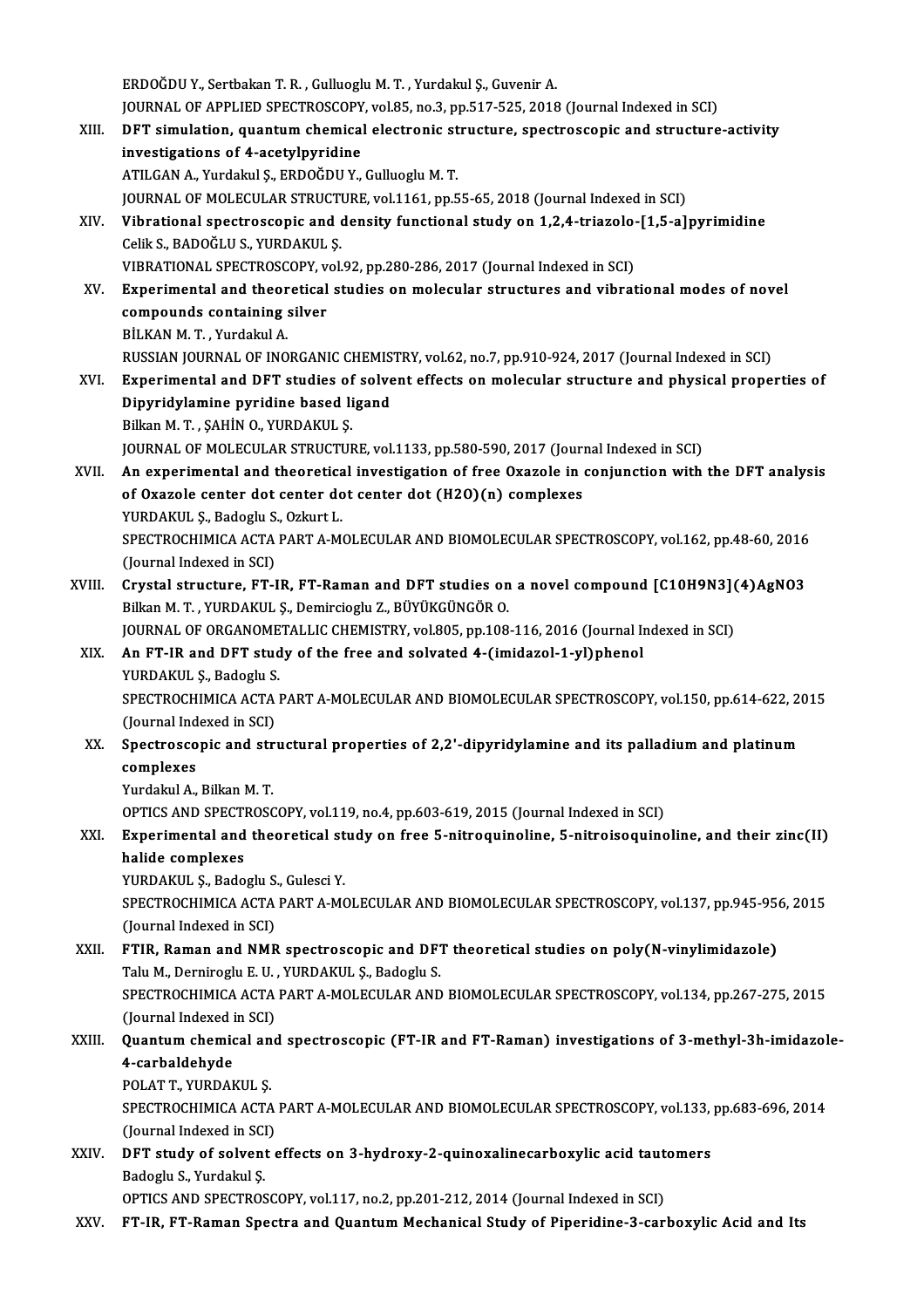|              | <b>Tautomers, Isomers</b>                                                                                                                                                     |
|--------------|-------------------------------------------------------------------------------------------------------------------------------------------------------------------------------|
|              | YURDAKUL Ş., Yasayan N. C., Badoglu S.                                                                                                                                        |
|              | OPTICS AND SPECTROSCOPY, vol.116, no.6, pp.906-918, 2014 (Journal Indexed in SCI)                                                                                             |
| XXVI.        | FT-IR, FT-Raman spectra, and DFT computations of the vibrational spectra and molecular geometry                                                                               |
|              | of chlorzoxazone                                                                                                                                                              |
|              | YURDAKUL Ş., Yurdakul M.                                                                                                                                                      |
|              | SPECTROCHIMICA ACTA PART A-MOLECULAR AND BIOMOLECULAR SPECTROSCOPY, vol.126, pp.339-348, 2014                                                                                 |
|              | (Journal Indexed in SCI)                                                                                                                                                      |
| XXVII.       | A Combined Experimental and Theoretical Study on 8-Hydroxy-2-quinolinecarboxylic Acid                                                                                         |
|              | Badoglu S., YURDAKUL S.                                                                                                                                                       |
|              | OPTICS AND SPECTROSCOPY, vol.116, no.2, pp.196-206, 2014 (Journal Indexed in SCI)                                                                                             |
| XXVIII.      | DFT, FT-IR and FT-Raman investigations of 1-methy1-2-imidazolecarboxaldehyde                                                                                                  |
|              | POLAT T, YURDAKUL Ş                                                                                                                                                           |
| XXIX.        | JOURNAL OF MOLECULAR STRUCTURE, vol.1053, pp.27-37, 2013 (Journal Indexed in SCI)<br>Vibrational and electronic structural study of dinuclear Zn(II) halide complexes with 4- |
|              | azabenzimidazole                                                                                                                                                              |
|              | Badoglu S., YURDAKUL S.                                                                                                                                                       |
|              | JOURNAL OF ORGANOMETALLIC CHEMISTRY, vol.745, pp.363-372, 2013 (Journal Indexed in SCI)                                                                                       |
| XXX.         | DFT, FT-Raman, FT-IR and FT-NMR studies of 4-phenylimidazole                                                                                                                  |
|              | Gulluoglu M. T., ERDOĞDU Y., Karpagam J., Sundaraganesan N., Yurdakul Ş.                                                                                                      |
|              | JOURNAL OF MOLECULAR STRUCTURE, vol.990, pp.14-20, 2011 (Journal Indexed in SCI)                                                                                              |
| XXXI.        | Vibrational frequencies and structural determination of 2,2 '-biquinoline                                                                                                     |
|              | Yurdakul Ş., Yurdakul M.                                                                                                                                                      |
|              | JOURNAL OF MOLECULAR STRUCTURE, vol.834, pp.555-560, 2007 (Journal Indexed in SCI)                                                                                            |
| XXXII.       | Molecular structure and vibrational spectra of piperidine and 4-methylpiperidine by density                                                                                   |
|              | functional theory and ab initio Hartree-Fock calculations                                                                                                                     |
|              | Gulluoglu M. T., Erdoğdu Y., Yurdakul Ş.                                                                                                                                      |
|              | JOURNAL OF MOLECULAR STRUCTURE, vol.834, pp.540-547, 2007 (Journal Indexed in SCI)                                                                                            |
| XXXIII.      | HF and DFT studies and vibrational spectra of 1,2-bis(2-pyridyl) ethylene and its zinc (II) halide                                                                            |
|              | complexes                                                                                                                                                                     |
|              | Ozhamam Z., Yurdakul M., Yurdakul Ş.                                                                                                                                          |
|              | VIBRATIONAL SPECTROSCOPY, vol.43, no.2, pp.335-343, 2007 (Journal Indexed in SCI)                                                                                             |
| <b>XXXIV</b> | DFT studies and vibrational spectra of trans 1,2-bis(4-pyridyl)ethylene and its zinc(II)halide                                                                                |
|              | complexes<br>Ozhamam Z., Yurdakul M., Yurdakul Ş.                                                                                                                             |
|              | JOURNAL OF MOLECULAR STRUCTURE-THEOCHEM, vol.761, pp.113-118, 2006 (Journal Indexed in SCI)                                                                                   |
| XXXV.        | Synthesis and vibrational spectroscopic studies of isonicotinamide metal(II) halide complexes                                                                                 |
|              | Atac A., Yurdakul S., IDE S.                                                                                                                                                  |
|              | JOURNAL OF MOLECULAR STRUCTURE, vol.783, pp.79-87, 2006 (Journal Indexed in SCI)                                                                                              |
| <b>XXXVI</b> | Molecular structure and vibrational spectra of lepidine and 2-chlorolepidine by density functional                                                                            |
|              | theory and ab initio Hartree-Fock Calculations                                                                                                                                |
|              | Kurt M., Yurdakul Ş.                                                                                                                                                          |
|              | JOURNAL OF MOLECULAR STRUCTURE-THEOCHEM, vol.730, pp.59-67, 2005 (Journal Indexed in SCI)                                                                                     |
| XXXVII.      | Vibrational spectra of phthalazine by density functional theory calculations and assignment of its                                                                            |
|              | metal complexes                                                                                                                                                               |
|              | Kurt M, Yurdakul Ş                                                                                                                                                            |
|              | JOURNAL OF MOLECULAR STRUCTURE-THEOCHEM, vol.717, pp.171-178, 2005 (Journal Indexed in SCI)                                                                                   |
| XXXVIII.     | HF and DFT studies of the structure and vibrational spectra of 8-hydroxyquinoline and its                                                                                     |
|              | mercury(II) halide complexes                                                                                                                                                  |
|              | Arici K., Yurdakul M., Yurdakul Ş.                                                                                                                                            |
|              | SPECTROCHIMICA ACTA PART A-MOLECULAR AND BIOMOLECULAR SPECTROSCOPY, vol.61, pp.37-43, 2005                                                                                    |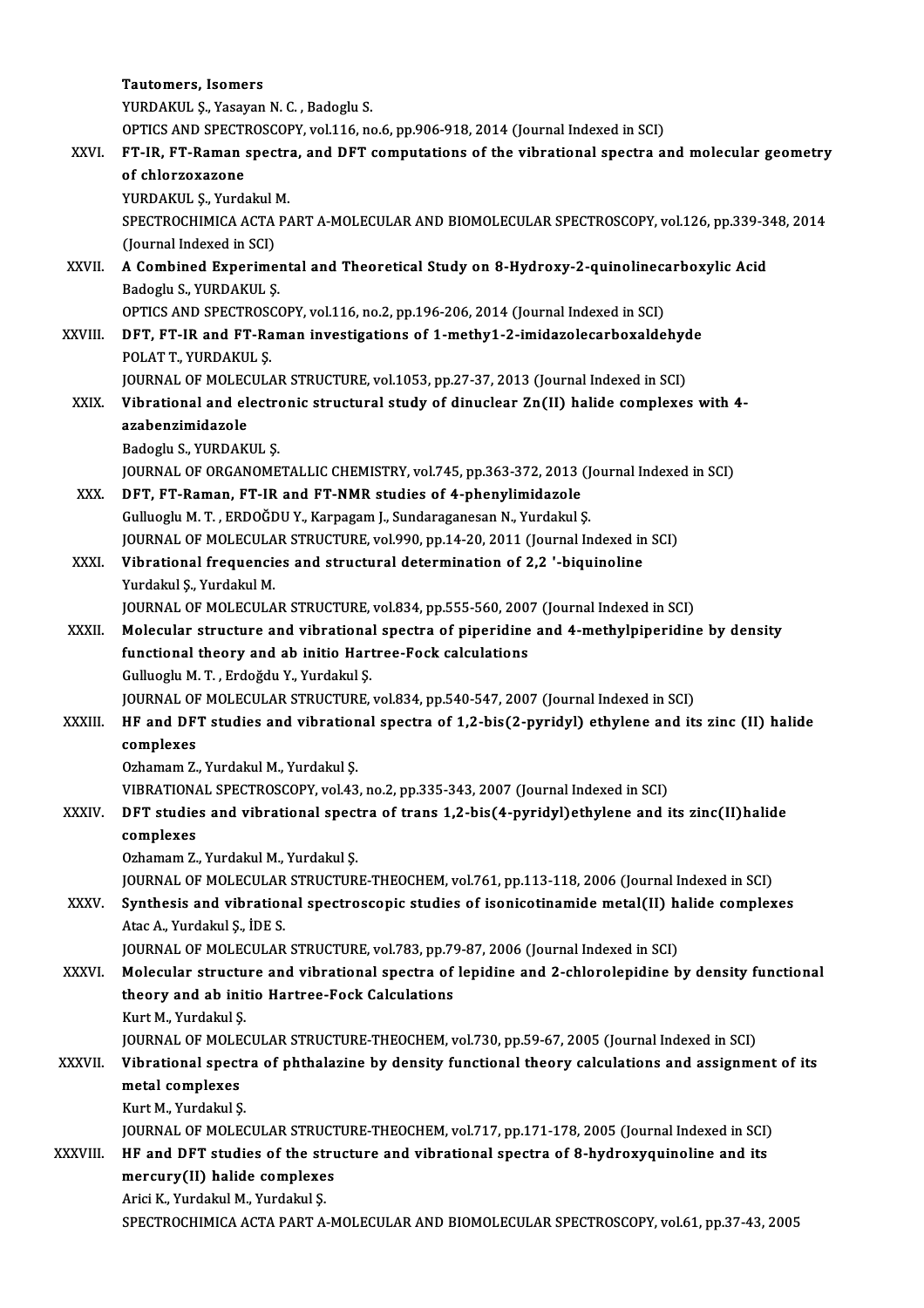(Journal Indexed in SCI)

(Journal Indexed in SCI)<br>XXXIX. Molecular structure and vibrational spectra of 3-chloro-4-methyl aniline by density functional<br>theory and ab initia Hartree Foek salgulations (Journal Indexed in SCI)<br>Molecular structure and vibrational spectra of<br>theory and ab initio Hartree-Fock calculations<br>Kunt M. Yurdalpi M. Yurdalpi S theory and ab initio Hartree-Fock calculations<br>Kurt M., Yurdakul M., Yurdakul Ş. theory and ab initio Hartree-Fock calculations<br>Kurt M., Yurdakul M., Yurdakul Ş.<br>JOURNAL OF MOLECULAR STRUCTURE-THEOCHEM, vol.711, pp.25-32, 2004 (Journal Indexed in SCI)<br>Fourier transform infrared spectrossonis study of i Kurt M., Yurdakul M., Yurdakul Ş.<br>JOURNAL OF MOLECULAR STRUCTURE-THEOCHEM, vol.711, pp.25-32, 2004 (Journal Indexed in SCI)<br>XL. Fourier transform-infrared spectroscopic study of isonicotinamide metal(II) tetracyanonicke JOURNAL OF MOLECULA<br>Fourier transform-inf<br>and halide complexes<br>Yurdakul S. Atas A **Fourier transform<br>and halide compl<br>Yurdakul Ş., Atac A.<br>SPECTPOSCOPV LET** and halide complexes<br>Yurdakul Ş., Atac A.<br>SPECTROSCOPY LETTERS, vol.37, no.1, pp.33-42, 2004 (Journal Indexed in SCI)<br>Coordination haboujour of nisotinamido: on infrared spectrossonic str Yurdakul Ș., Atac A.<br>SPECTROSCOPY LETTERS, vol.37, no.1, pp.33-42, 2004 (Journal Indexed in SCI)<br>XLI. Coordination behaviour of nicotinamide: an infrared spectroscopic study<br>Bayari S., Atac A., Yurdakul S. SPECTROSCOPY LETTERS, vo<br>Coordination behaviour o<br>Bayari S., Atac A., Yurdakul Ş.<br>JOUPNAL OF MOLECULAP ST JOURNAL OF MOLECULAR STRUCTURE, vol.655, no.1, pp.163-170, 2003 (Journal Indexed in SCI) XLII. Molecular structure and vibrational spectra of 1,2-bis(4-pyridyl) ethane by density functional JOURNAL OF MOLECULAR STRUCTURE, vol.655, no.1,<br>Molecular structure and vibrational spectra of<br>theory and ab initio Hartree-Fock calculations<br>Yurt M. Yurdalul S Molecular structu<br>theory and ab init<br>Kurt M., Yurdakul Ş.<br>JOUPMAL OE MOLEC Kurt M., Yurdakul Ş.<br>JOURNAL OF MOLECULAR STRUCTURE, vol.654, pp.1-9, 2003 (Journal Indexed in SCI) Kurt M., Yurdakul Ş.<br>JOURNAL OF MOLECULAR STRUCTURE, vol.654, pp.1-9, 2003 (Journal Indexe<br>XLIII. Vibrational spectroscopic studies of metal(II) halide benzimidazole<br>Vandalul S. Kurt M **JOURNAL OF MOLEC<br>Vibrational spectr<br>Yurdakul Ş., Kurt M.<br>JOUPNAL OF MOLEC** Yurdakul Ș., Kurt M.<br>JOURNAL OF MOLECULAR STRUCTURE, vol.650, pp.181-190, 2003 (Journal Indexed in SCI) Yurdakul Ș., Kurt M.<br>JOURNAL OF MOLECULAR STRUCTURE, vol.650, pp.181-190, 2003 (Journal Indexed in SCI)<br>XLIV. Synthesis, spectroscopic and structural studies on metal halide complexes of isonicotinamide<br>Vurdalul S. Atas A. JOURNAL OF MOLECULAR STRUCT<br>Synthesis, spectroscopic and st<br>Yurdakul Ş., Atac A., Sahin E., İDE S.<br>VIBBATIONAL SPECTROSCOPY vol Synthesis, spectroscopic and structural studies on metal halide complexes<br>Yurdakul \$., Atac A., Sahin E., İDE S.<br>VIBRATIONAL SPECTROSCOPY, vol.31, no.1, pp.41-49, 2003 (Journal Indexed in SCI)<br>An infrared and Baman spectro Yurdakul Ş., Atac A., Sahin E., İDE S.<br>VIBRATIONAL SPECTROSCOPY, vol.31, no.1, pp.41-49, 2003 (Journal Indexed in SCI)<br>XLV. An infrared and Raman spectroscopic study of the Hofmann-type complexes and clathrates:<br>M(piperidi VIBRATIONAL SPECTROSCOPY, vol.31, no.1, pp.41-49, 2003 (Journal Indexed in SCI)<br>An infrared and Raman spectroscopic study of the Hofmann-type complexes and clathrates:<br>M(piperidine)(2)Ni(CN); M(piperidine)(2)Ni(CN)(4)cente An infrare<br>M(piperid<br>benzene)<br><sup>Culluoslu</sup> b M(piperidine)(2)Ni(CN); M(piperidine)(2)Ni(CN)(4)center dot 1.5G (M = Cd, Co, Ni or Cu; G = benzene)<br>Gulluoglu M., Yurdakul Ş. benzene)<br>Gulluoglu M., Yurdakul Ș.<br>JOURNAL OF MOLECULAR STRUCTURE, vol.641, no.1, pp.93-100, 2002 (Journal Indexed in SCI)<br>Structural fostures of dibromobis(pisotinemide)rine(JI) sempler Gulluoglu M., Yurdakul Ș.<br>JOURNAL OF MOLECULAR STRUCTURE, vol.641, no.1, pp.93-100, 2002 (Journal features of dibromobis(nicotinamide)zinc(II) complex<br>Sobin E. JDE S. Atas A. Vurdakul S. Structural features of dibromobis(nicotinamide)zinc(II) complex<br>Sahin E., İDE S., Atac A., Yurdakul Ş. Structural features of dibromobis(nicotinamide)zinc(II) complex<br>Sahin E., İDE S., Atac A., Yurdakul Ş.<br>JOURNAL OF MOLECULAR STRUCTURE, vol.616, pp.253-258, 2002 (Journal Indexed in SCI)<br>Structural investigation of dibromob XLVII. Structural investigation of dibromobis(benzimidazole)Zn(II) complex<br>Sahin E., İDE S., Kurt M., Yurdakul Ş. **JOURNAL OF MOLECULAR STRUCTU**<br>**Structural investigation of dibres.**<br>Sahin E., İDE S., Kurt M., Yurdakul Ş.<br>JOUPNAL OF MOLECULAR STRUCTU Structural investigation of dibromobis(benzimidazole)Zn(II) complex<br>Sahin E., İDE S., Kurt M., Yurdakul Ş.<br>JOURNAL OF MOLECULAR STRUCTURE, vol.616, pp.259-264, 2002 (Journal Indexed in SCI)<br>Vibrational spectrossenis study XLVIII. Vibrational spectroscopic study on pyrimidine metal(II) tetracyanometalate complexes<br>Bahat M., Yurdakul Ş. **JOURNAL OF MOLECU<br>Vibrational spectro<br>Bahat M., Yurdakul Ş.<br>SPECTROCUIMICA AC** Vibrational spectroscopic study on pyrimidine metal(II) tetracyanometalate complexes<br>Bahat M., Yurdakul Ş.<br>SPECTROCHIMICA ACTA PART A-MOLECULAR AND BIOMOLECULAR SPECTROSCOPY, vol.58, no.5, pp.933-939,<br>2002 (Jaurnal Indexed Bahat M., Yurdakul Ş.<br>SPECTROCHIMICA ACTA PART<br>2002 (Journal Indexed in SCI)<br>Spectroscopic and structur SPECTROCHIMICA ACTA PART A-MOLECULAR AND BIOMOLECULAR SPECTROSCOPY<br>2002 (Journal Indexed in SCI)<br>XLIX. Spectroscopic and structural studies on dichlorobis(nicotinamide)zinc(II)<br>in E.S. Atas A. Yurdalpul S. 2002 (Journal Indexed in Spectroscopic and strue<br>İDE S., Atac A., Yurdakul Ş.<br>JOUPNAL OF MOLECULAP IDE S., Atac A., Yurdakul Ș.<br>JOURNAL OF MOLECULAR STRUCTURE, vol.605, no.1, pp.103-107, 2002 (Journal Indexed in SCI) IDE S., Atac A., Yurdakul Ş.<br>JOURNAL OF MOLECULAR STRUCTURE, vol.605, no.1, pp.103-107, 2002 (Journal Indexed in SCI)<br>L. Infrared spectroscopic studies of some piperidine metal(II) clathrates: M(C5H11N)(2)Ni(CN)<br>(A)senter (4)COURNAL OF MOLECULAR STRUCTURE, vol.605, no.1, pp.103-107, 2002 (Journal Indexed in SCI)<br>Infrared spectroscopic studies of some piperidine metal(II) clathrates: M(C5H11N)(2)I<br>(4)center dot G (M = Co, Ni; G = m-xylene, p Infrared spectroscopie<br>(4)center dot G (M =<br>Gulluoglu M., Yurdakul Ș.<br>VIBBATIONAL SPECTROS (4) center dot G ( $M = Co$ , Ni; G = m-xylene, p-xylene or o-xylene;  $M = Ni$ ; G = dioxane)<br>Gulluoglu M., Yurdakul S. LI. Spectroscopic and structural studies on metal halide complexes of 4-vinylpyridine Bayari S., IDE S., Yurdakul S. VIBRATIONAL SPECTROSCOPY, vol.25, no.2, pp.205-211, 2001 (Journal Indexed in SCI) Spectroscopic and structural studies on metal halide complexes of 4-vinylpyridi<br>Bayari S., İDE S., Yurdakul Ş.<br>JOURNAL OF MOLECULAR STRUCTURE, vol.560, pp.95-103, 2001 (Journal Indexed in SCI)<br>Fourier transform infrancd an Bayari S., İDE S., Yurdakul Ş.<br>JOURNAL OF MOLECULAR STRUCTURE, vol.560, pp.95-103, 2001 (Journal Indexed in SCI)<br>LII. Fourier transform infrared and Raman spectra of 4-vinylpyridine and its transition metal(II)<br>tetrasyonon JOURNAL OF MOLECULAR STRUCT<br>Fourier transform infrared and<br>tetracyanonickelate complexes<br>Pavari S. Vurdalul S Fourier transform<br>tetracyanonickelat<br>Bayari S., Yurdakul Ş.<br>SPECTPOSCOPY LETT tetracyanonickelate complexes<br>Bayari S., Yurdakul Ş.<br>SPECTROSCOPY LETTERS, vol.33, no.4, pp.475-483, 2000 (Journal Indexed in SCI)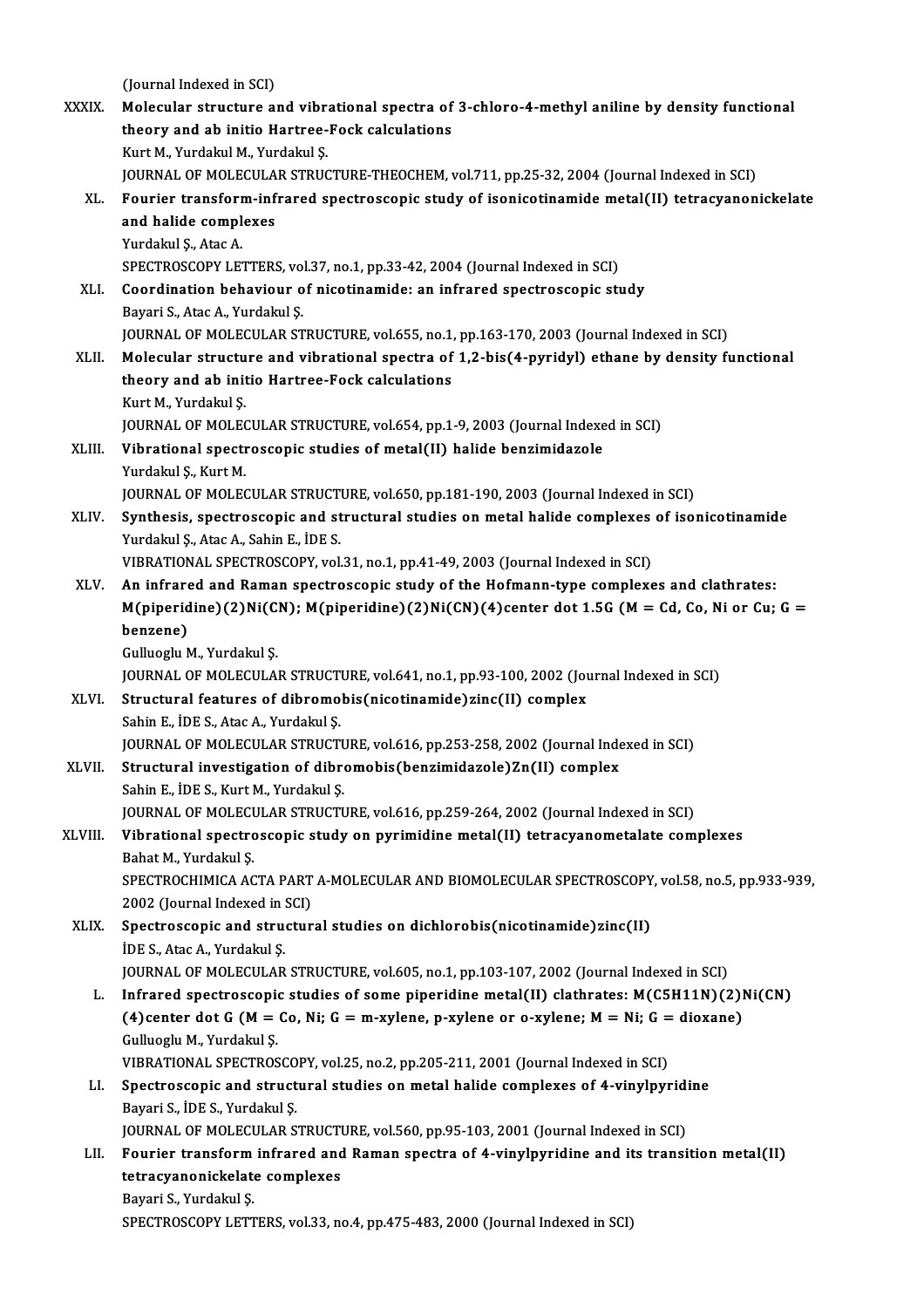| LIII.  | Vibrational spectroscopic investigations of M(benzimidazole)(2)Ni(CN)(4) and                                                                                   |
|--------|----------------------------------------------------------------------------------------------------------------------------------------------------------------|
|        | Cd(benzimidazole)Cl-2 complexes                                                                                                                                |
|        | Yurdakul Ş., Yilmaz C.                                                                                                                                         |
|        | VIBRATIONAL SPECTROSCOPY, vol.21, pp.127-132, 1999 (Journal Indexed in SCI)                                                                                    |
| LIV.   | Fourier transform infrared and Raman spectroscopic study of 3-chloro-4-methylaniline metal(II)                                                                 |
|        | tetracyanonickelate and chloride complexes                                                                                                                     |
|        | Yurdakul Ş, Sen A                                                                                                                                              |
|        | VIBRATIONAL SPECTROSCOPY, vol.20, no.1, pp.27-33, 1999 (Journal Indexed in SCI)                                                                                |
| LV.    | Fourier transform infrared and Raman spectroscopic studies on 8-hydroxyquinoline metal(II)                                                                     |
|        | tetracyanonickelate complexes                                                                                                                                  |
|        | Yurdakul Ş.                                                                                                                                                    |
|        | JOURNAL OF MOLECULAR STRUCTURE, vol.412, no.3, pp.231-237, 1997 (Journal Indexed in SCI)                                                                       |
| LVI.   | Fourier transform infrared and Raman spectroscopic studies on 4-tert-butylpyridine and its                                                                     |
|        | metal(II) tetracyanonickelate complexes                                                                                                                        |
|        | Yurdakul Ş., Bahat M.                                                                                                                                          |
|        | JOURNAL OF MOLECULAR STRUCTURE, vol.412, pp.97-102, 1997 (Journal Indexed in SCI)                                                                              |
| LVII.  | Fourier transform infrared and Raman studies on metal(II)-di(3,5-dimethylpyridine)                                                                             |
|        | tetracyanometalate complexes                                                                                                                                   |
|        | Bahat M., Yurdakul Ş.                                                                                                                                          |
|        | JOURNAL OF MOLECULAR STRUCTURE, vol.408, pp.395-398, 1997 (Journal Indexed in SCI)                                                                             |
| LVIII. | Vibrational spectroscopic investigation of metal[II] tetracyanonickelate complexes of 4-                                                                       |
|        | acetylpyridine and acridine                                                                                                                                    |
|        | Yurdakul Ş., Gulluoglu M., Kucukguldal D., Tasdelen M.<br>JOURNAL OF MOLECULAR STRUCTURE, vol.408, pp.319-324, 1997 (Journal Indexed in SCI)                   |
| LIX.   | Fourier transform infrared and Raman spectra of metal halide complexes of 3,5-lutidine in relation                                                             |
|        | to their structures                                                                                                                                            |
|        | Yurdakul Ş., Akyuz S., Davies J.                                                                                                                               |
|        | SPECTROSCOPY LETTERS, vol.29, no.1, pp.175-183, 1996 (Journal Indexed in SCI)                                                                                  |
| LX.    | VIBRATIONAL SPECTROSCOPIC STUDIES OF 2,4-LUTIDINE METAL(II) TETRACYANONICKELATE                                                                                |
|        | <b>COMPLEXES</b>                                                                                                                                               |
|        | OZBAY A, YURDAKUL Ş                                                                                                                                            |
|        | JOURNAL OF MOLECULAR STRUCTURE, vol.349, pp.13-16, 1995 (Journal Indexed in SCI)                                                                               |
| LXI.   | AN INFRARED AND RAMAN-SPECTROSCOPIC STUDY ON (II) DIQUINOXALINE                                                                                                |
|        | TETRACYANONICKELATE COMPLEXES - CD(C8H6N2)(2)NI(CN)(4) AND NI(C8H6N2)(2)NI(CN)(4)                                                                              |
|        | YURDAKUL Ş., GULLUOGLU M., KANTARCI Z.                                                                                                                         |
|        | JOURNAL OF MOLECULAR STRUCTURE, vol.348, pp.111-114, 1995 (Journal Indexed in SCI)                                                                             |
| LXII.  | VIBRATIONAL SPECTROSCOPIC STUDIES OF 3,4-LUTIDME METAL .2. TETRACYANONICKELATE                                                                                 |
|        | <b>COMPLEXES</b>                                                                                                                                               |
|        | OZBAY A., YURDAKUL Ş.                                                                                                                                          |
|        | SPECTROSCOPY LETTERS, vol.28, no.4, pp.611-619, 1995 (Journal Indexed in SCI)                                                                                  |
| LXIII. | AN INFRARED AND RAMAN-SPECTROSCOPIC STUDY ON TRANSITION-METAL DIISOQUINOLINE                                                                                   |
|        | <b>TETRACYANONICKELATE COMPLEXES</b>                                                                                                                           |
|        | OZBAY A, YURDAKUL Ş                                                                                                                                            |
|        | JOURNAL OF MOLECULAR STRUCTURE, vol.293, pp.77-80, 1993 (Journal Indexed in SCI)                                                                               |
| LXIV.  | AN INFRARED AND RAMAN-SPECTROSCOPIC STUDY OF TRANSITION METAL(II) HALIDE QUINOLINE                                                                             |
|        | <b>COMPLEXES</b>                                                                                                                                               |
|        | YURDAKUL S., AKYOZ S., DAVIES J.                                                                                                                               |
| LXV.   | JOURNAL OF MOLECULAR STRUCTURE, vol.174, pp.435-441, 1988 (Journal Indexed in SCI)<br>AN INFRARED AND RAMAN-SPECTROSCOPIC STUDY ON SOME 3,5-LUTIDINE METAL(II) |
|        | TETRACYANONICKELATE COMPLEXES                                                                                                                                  |
|        | YURDAKUL Ş., AKYUZ S., DAVIES J.                                                                                                                               |
|        |                                                                                                                                                                |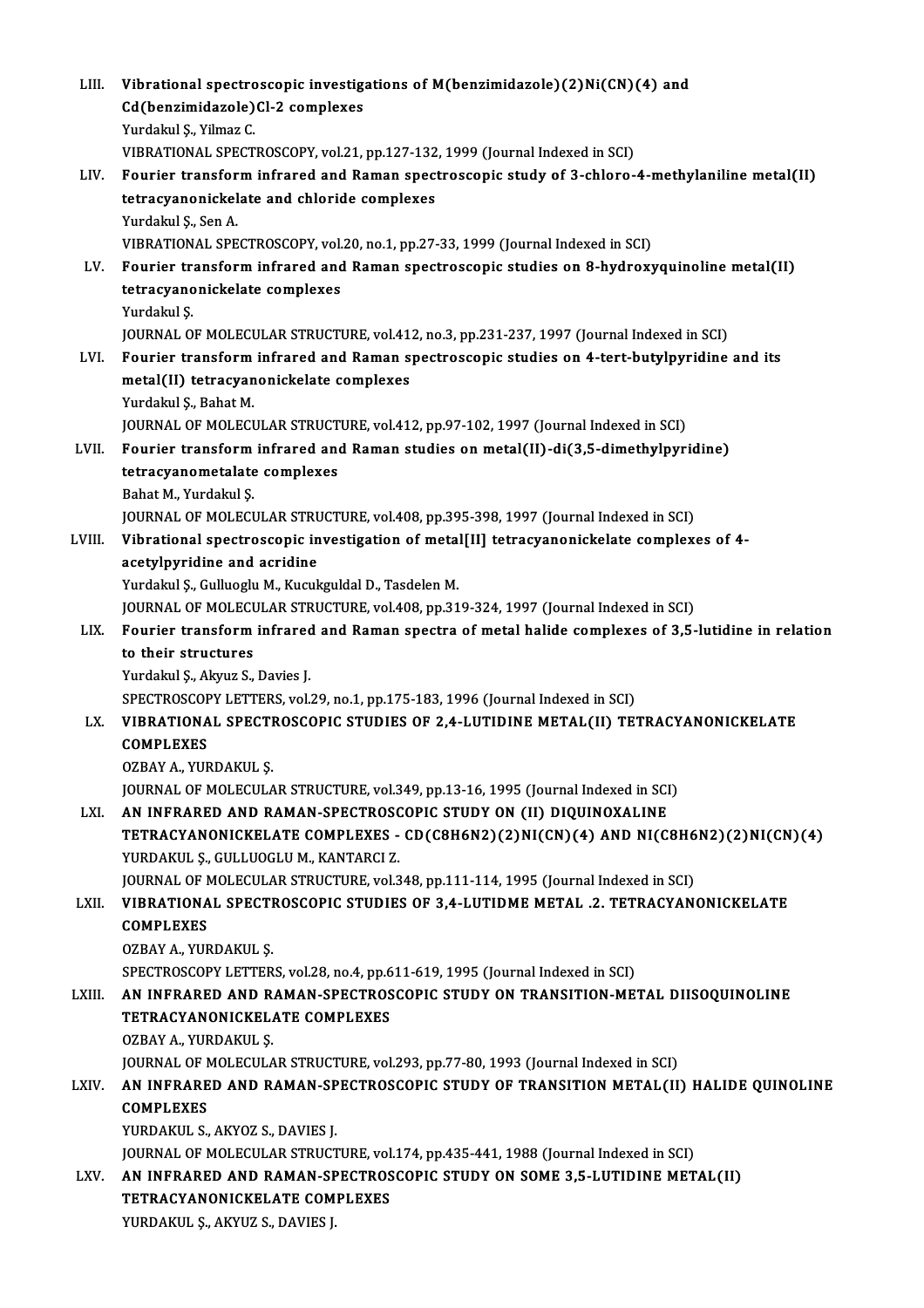JOURNAL OF MOLECULAR STRUCTURE, vol.156, pp.91-95, 1987 (Journal Indexed in SCI)<br>AN INERARED AND RAMAN SPECTROSCOPIC STUDY ON TRANSITION METAL D

JOURNAL OF MOLECULAR STRUCTURE, vol.156, pp.91-95, 1987 (Journal Indexed in SCI)<br>LXVI. AN INFRARED AND RAMAN-SPECTROSCOPIC STUDY ON TRANSITION-METAL DIQUINOLINE **JOURNAL OF MOLECULAR STRUCTURE, vol<br>AN INFRARED AND RAMAN-SPECTROS<br>TETRACYANONICKELATE COMPLEXES<br>VUPDAKULS AKYUZS DAVIES L** AN INFRARED AND RAMAN-SP<br>TETRACYANONICKELATE COM<br>YURDAKUL Ş., AKYUZ S., DAVIES J.<br>JOUPNAL OF MOLECULAR STRUCT TETRACYANONICKELATE COMPLEXES<br>YURDAKUL Ș., AKYUZ S., DAVIES J.<br>JOURNAL OF MOLECULAR STRUCTURE, vol.145, pp.111-114, 1986 (Journal Indexed in SCI)

#### Articles Published in Other Journals

rticles Published in Other Journals<br>I. Investigations on spectroscopic characterizations, molecular docking, NBO, drug-Likeness, and<br>ADME properties of 4H 1.2.4 triagel 4 amine by combined computational engroech ADME PROMEDING IN SCHOP JORPHAND<br>Investigations on spectroscopic characterizations, molecular docking, NBO, drug-Lik<br>ADME properties of 4H-1,2,4-triazol-4-amine by combined computational approach ADME properties of 4H-1,2,4-triazol-4-amine by combined computational approach Celik S., Yurdakul Ș. European Journal of Chemistry, vol.12, pp.401-411, 2021 (International Refereed University Journal)

#### Refereed Congress / Symposium Publications in Proceedings

efereed Congress / Symposium Publications in Proceedings<br>I. Methyl 4 pyridyl ketone bileşiğinin deneysel ve hesaplamalı yöntemlerle incelenmesi<br>Atlase A YUPDAYULS Atılgan A., YURDAKUL Ş.<br>Atılgan A., YURDAKUL Ş.<br>22. yeğye madda fiziği A. Methyl 4 pyridyl ketone bileşiğinin deneysel ve hesaplamalı y<br>Atılgan A., YURDAKUL Ş.<br>22. yoğun madde fiziği Ankara toplantısı, Turkey, 16 December 2016<br>GZHZNO 2AGNO2 bilesiğinin kristal yapısının Yusun kırınımı ı

22. yoğun madde fiziği Ankara toplantısı, Turkey, 16 December 2016

Atılgan A., YURDAKUL Ş.<br>22. yoğun madde fiziği Ankara toplantısı, Turkey, 16 December 2016<br>II. C7H7NO 2AgNO3 bileşiğinin kristal yapısının X ışını kırınımı ve hesaplamalı yöntemlerle<br>aydınlatılması <mark>aydınlatılması</mark><br>Atılgan A., YURDAKUL Ş., TEMEL E., BÜYÜKGÜNGÖR O.<br>22.yoğun madde fiziği Ankara toplantısı, Turkey, 16 December 2016<br>DET study of vselvent effests en the strugture vihretional sp

AtılganA.,YURDAKUL Ş.,TEMEL E.,BÜYÜKGÜNGÖRO.

Atılgan A., YURDAKUL Ş., TEMEL E., BÜYÜKGÜNGÖR O.<br>22.yoğun madde fiziği Ankara toplantısı, Turkey, 16 December 2016<br>III. DFT study of vsolvent effects on the structure vibrational spectra and tautomerism of 1 2 4 triazole 22.yoğun madde fizi<br>DFT study of vsol<br>3 carboxylic acid<br>CELIV S. VURDAVU DFT study of vsolver<br>3 carboxylic acid<br>ÇELİK S., YURDAKUL Ş.<br>WITAM 2016 2 rd Inte 3 carboxylic acid<br>ÇELİK S., YURDAKUL Ş.<br>WITAM-2016, 2 nd International congress on the World of technology and advanced materials, 28 September - 02<br>Osteber 2016

CELIK S., YURE<br>WITAM-2016,<br>October 2016<br>Spectrossoni WITAM-2016, 2 nd International congress on the World of technology and advanced materials, 28 Septemb<br>October 2016<br>IV. Spectroscopic FT IR FT Raman and computational DFT B3LYP MP2 studies of 5 methylfurfural<br>FRDOČDUV CÜLLÜ

- October 2016<br>Spectroscopic FT IR FT Raman and complex<br>ERDOĞDUY., GÜLLÜOĞLUM.T., YURDAKUL Ş.<br>WITAM 2016 2nd International congress on th IV. Spectroscopic FT IR FT Raman and computational DFT B3LYP MP2 studies of 5 methylfurfural<br>ERDOĞDU Y., GÜLLÜOĞLU M. T. , YURDAKUL Ş.<br>WITAM-2016 2nd International congress on the World of technology and advanced materials ERDOĞDU Y., C<br>WITAM-2016<br>October 2016<br>Theoratical a
- WITAM-2016 2nd International congress on the World of technology and advanced materials, 28 September -<br>October 2016<br>V. Theoretical and experimental studies on molecular structures and vibrational properties of new<br>compoun October 2016<br>Theoretical and experimental<br>compounds containing silver<br>Pit KAN M T - VIIPDAKIILS Theoretical and experime<br>compounds containing sil<br>BİLKAN M.T., YURDAKUL Ş.<br>IPCAR 2016 İnternational ph compounds containing silver<br>BİLKAN M. T. , YURDAKUL Ş.<br>IPCAP 2016 İnternational physics conference at the Anatolian peak, 25 - 27 February 2016<br>Experimental and theoratical investigations of solvent effects on grustal stru

BILKAN M. T. , YURDAKUL \$.<br>IPCAP 2016 International physics conference at the Anatolian peak, 25 - 27 February 2016<br>VI. Experimental and theoretical investigations of solvent effects on crystal structure and vibrational<br>fr **IPCAP 2016 International physics conformation**<br>**Experimental and theoretical inves<br>frequencies of 2 2 dipyridylamine**<br>PULLAN M.T. VURDAKULS BİLKANM.T. ,YURDAKUL Ş.

IPCAP 2016 International physics conference at the Anatolian peak, 25 - 27 February 2016

- BİLKAN M. T. , YURDAKUL Ş.<br>IPCAP 2016 International physics conference at the Anatolian peak, 25 27 February 2016<br>VII. Quantum chemical studies of solvent effects on molecular structures and vibrational frequencies of<br>th **IPCAP 2016 Int**<br>**Quantum cher**<br>theobromine<br>P<sup>it VAN</sup>M T Quantum chemical studie:<br>theobromine<br>BİLKAN M. T. , YURDAKUL Ş.<br>IPCAR 2016 International ph theobromine<br>BİLKAN M. T. , YURDAKUL Ş.<br>IPCAP 2016 International physics conference at the Anatolian peak, 25 - 27 February 2016
	-
	-
- BİLKAN M. T., YURDAKUL Ş.<br>IPCAP 2016 International physics conference at the Anatolian peak, 25 2<br>VIII. Molecular Structure and Vibrational Spectra of 3 Chlorocoumari<br>ERDOČDU V. DERELİ Ö. KURT M. VURDAKUL S. IPCAP 2016 International physics conference at<br>Molecular Structure and Vibrational Spect<br>ERDOĞDUY., DERELİÖ., KURTM., YURDAKUL Ş.<br>YUIth International Conference en Molecular Sp ERDOĞDU Y., DERELİ Ö., KURT M., YURDAKUL Ş.<br>XIIIth International Conference on Molecular Spectroscopy, 9 - 13 September 2015
- ERDOĞDU Y., DERELİ Ö., KURT M., YURDAKUL Ş.<br>XIIIth International Conference on Molecular Spectroscopy, 9 13 September 2015<br>IX. An experimental vibrational spectroscopic and DFT computational Study on a RNA based urac XIIIth Internation<br>An experimenta<br>solution phase<br>Padoğlu S. VUPD An experimental vibrational s<br>solution phase<br>Badoğlu S., YURDAKUL Ş., öztan t.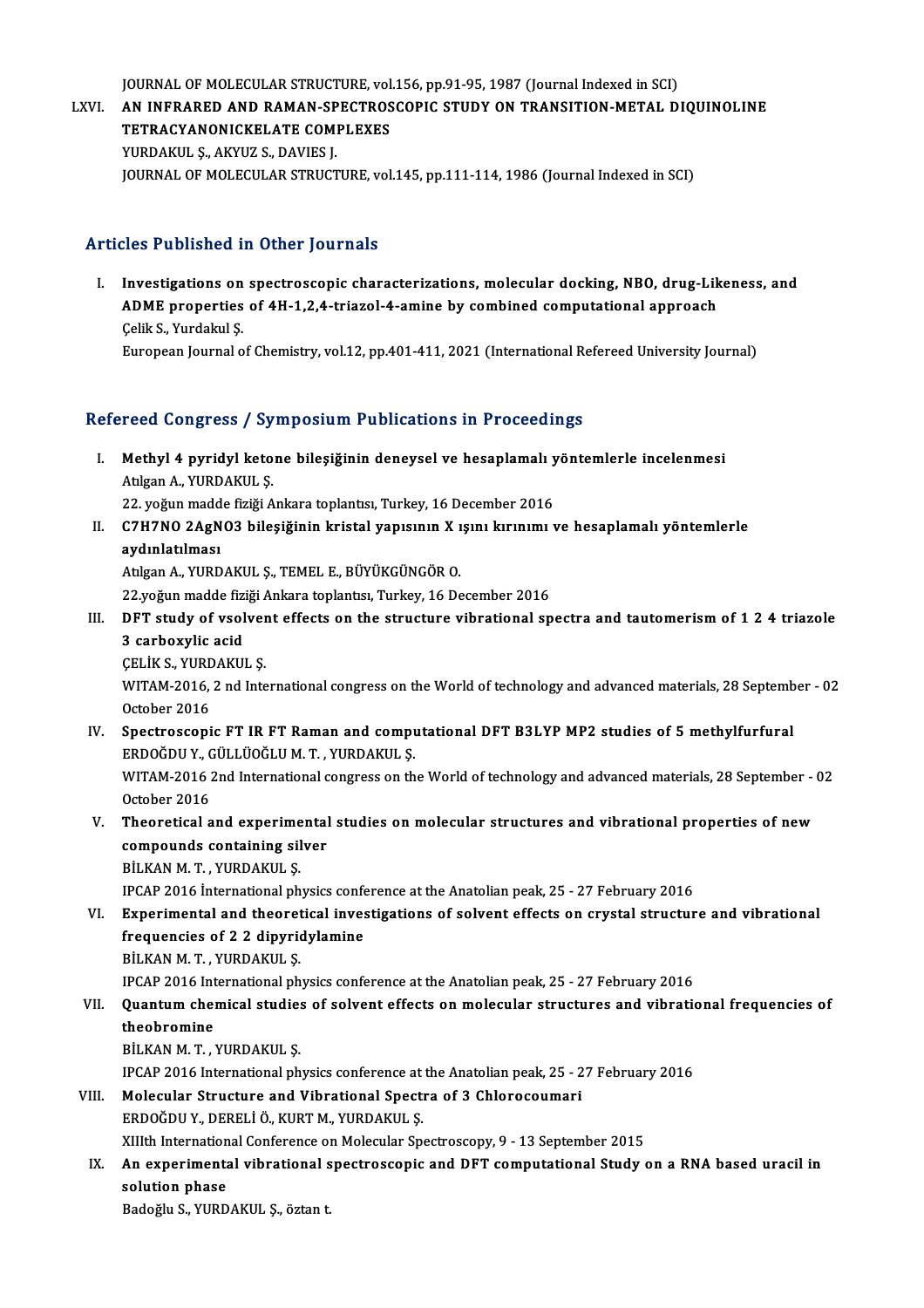9th International Physics Conference of the Balkan Physical Union,2015,İstanbul, Turkey, 24 - 27 August 2015<br>Vihnational spestressenis studies on 2.2 Methylonodianiline semnound

- 9th International Physics Conference of the Balkan Physical Union,2015,İstanbul,<br>X. Vibrational spectroscopic studies on 3 3 Methylenedianiline compound<br>EPDOČDU Y. Gullyogly M.T. VUPDAVULS, Soglam S. 9th International Physics Conference of the Balkan Phy<br>Vibrational spectroscopic studies on 3 3 Methyl<br>ERDOĞDU Y., Gulluoglu M.T., YURDAKUL Ş., Saglam S.<br>VIth International Conference on Melegular Spectrosc Vibrational spectroscopic studies on 3 3 Methylenedianiline compound<br>ERDOĞDU Y., Gulluoglu M. T. , YURDAKUL Ş., Saglam S.<br>XIIth International Conference on Molecular Spectroscopy, 8 - 12 September 2013<br>Vibrational spectros
- ERDOĞDU Y., Gulluoglu M. T. , YURDAKUL Ş., Saglam S.<br>XIIth International Conference on Molecular Spectroscopy, 8 12 Septe<br>XI. Vibrational spectroscopic studies on 4 4 Ethylenedipiperidine<br>Gulluoglu M. T. , ERDOĞDU Y., YU XIIth International Conference on Molecular Spectrosc<br>Vibrational spectroscopic studies on 4 4 Ethylen<br>Gulluoglu M. T. , ERDOĞDU Y., YURDAKUL Ş., Saglam S.<br>YIIth International Conference on Molecular Spectrosc Vibrational spectroscopic studies on 4 4 Ethylenedipiperidine<br>Gulluoglu M. T. , ERDOĞDU Y., YURDAKUL Ş., Saglam S.<br>XIIth International Conference on Molecular Spectroscopy, 8 - 12 September 2013<br>Theoretical Investigations
- XII. Theoretical Investigations on the Molecular Structure and Vibrational Spectral Analysis of 4 methyl<br>2 phenylimidazole XIIth International Co<br>Theoretical Investi<br>2 phenylimidazole<br>EPDOČDILY Cullusa Theoretical Investigations on the Molecular St<br>2 phenylimidazole<br>ERDOĞDU Y., Gulluoglu M., YURDAKUL Ş., DERELİÖ.<br>POLCMOS 2011 17 - 21 September 2011 2 phenylimidazole<br>ERDOĞDU Y., Gulluoglu M., YURDAKUL Ş.,<br>POLCMOS-2011, 17 - 21 September 2011<br>DET Simulations ET IP ET Baman and

- POLCMOS-2011, 17 21 September 2011<br>XIII. DFT Simulations FT IR FT Raman and FT NMR Spectra of 4 4 chlorophenyl 1H imidazole molecules ERDOĞDUY.,GuluogluM.T. ,YURDAKUL Ş.,DERELİÖ. POLCMOS-2011,17 -21 September 2011 ERDOĞDU Y., Gulluoglu M. T. , YURDAKUL Ş., DERELİ Ö.<br>POLCMOS-2011, 17 - 21 September 2011<br>XIV. FT IR FT Raman FT NMR spectra and DFT simulations of 4 4 fluoro phenyl 1H imidazole
- POLCMOS-2011, 17 21 September 2011<br>FT IR FT Raman FT NMR spectra and DFT simu<br>ERDOĞDU Y., Gulluoglu M.T., JOE I. H., YURDAKUL Ş.<br>Türk Eirik Derneği 28, Hluslarenesi Firik Kongresi, 6 FT IR FT Raman FT NMR spectra and DFT simulations of 4 4 fluor<br>ERDOĞDU Y., Gulluoglu M. T. , JOE I. H. , YURDAKUL Ş.<br>Türk Fizik Derneği 28. Uluslararası Fizik Kongresi, 6 - 09 September 2011<br>Theoratisel and Eunorimental St Türk Fizik Derneği 28. Uluslararası Fizik Kongresi, 6 - 09 September 2011
- ERDOĞDU Y., Gulluoglu M. T. , JOE I. H. , YURDAKUL Ş.<br>Türk Fizik Derneği 28. Uluslararası Fizik Kongresi, 6 09 September 2011<br>XV. Theoretical and Experimental Study on Metal II Halide Complexes of 1 3 Bis 4 Pyridyl P Theoretical and Experimental Study on Metal II Halide Complex<br>ERDOĞDU Y., Gulluoglu M. T. , KURT M., YURDAKUL Ş.<br>Türk Fizik Derneği 25. Uluslararası Fizik Kongresi, 25 - 29 August 2008<br>Theoretical and Experimental Study on
- XVI. Theoretical and Experimental Study on Zinc II Halide Complexes of 4 Acetylpyridine<br>ERDOĞDU Y., Gulluoglu M. T., Unsalan O., YURDAKUL Ş. Türk Fizik Derneği 25. Uluslararası Fizik Kongresi, 25 - .<br>Theoretical and Experimental Study on Zinc II Ha<br>ERDOĞDU Y., Gulluoglu M. T. , Unsalan O., YURDAKUL Ş.<br>2 nd Werksbon en Computer Aided Drug Design & Dev Theoretical and Experimental Study on Zinc II Halide Complexes of 4 Acetylpyridine<br>ERDOĞDU Y., Gulluoglu M. T. , Unsalan O., YURDAKUL Ş.<br>2.nd Workshop on Computer Aided Drug Design & Development Molecular Modeling (WCADD-2 ERDO<br>2.nd V<br>2008 2.nd Workshop on Computer Aided Drug Design & Development Molecular Modeling (WCADD-2), 26 - 29 June<br>2008<br>XVII. Molecular Structure and vibrational Spectra of 4 4 Timethylenedipiperidine by Density Functional<br>Theory and Ab
- 2008<br>Molecular Structure and vibrational Spectra of 4<br>Theory and Ab Initio Hartree Fock Calculations<br>FRDOČDU Y, Gullyogh: M.T., VURDAKULS Molecular Structure and vibrational Sp<br>Theory and Ab Initio Hartree Fock Cale<br>ERDOĞDU Y., Gulluoglu M.T., YURDAKUL Ş.<br>YYVIII European Congress en Molecular Spe Theory and Ab Initio Hartree Fock Calculations<br>ERDOĞDU Y., Gulluoglu M. T. , YURDAKUL Ş.<br>XXVIII European Congress on Molecular Spectroscopy (EUCMOS XXVIII), 3 - 08 September 2006 ERDOĞDU Y., Gulluoglu M. T. , YURDAKUL Ş.<br>XXVIII. Buropean Congress on Molecular Spectroscopy (EUCMOS XXVIII), 3 - 08 September 2006<br>XVIII. Molecular structure and vibrational spectra of piperidine and 4 methylpiperidine b
- XXVIII European Congress on Molecular Spectroscopy (EUCMOS X)<br>Molecular structure and vibrational spectra of piperidine a<br>Functional Theory and Ab Initio Hartree Fock Calculations<br>Cullyogh M.T., EPDOČDU V. VUPDAVULS Molecular structure and vibrational sp<br>Functional Theory and Ab Initio Hartre<br>Gulluoglu M.T., ERDOĞDUY., YURDAKUL Ş.<br>YYUIL Ewspeen Congress en Molecular Spe Functional Theory and Ab Initio Hartree Fock Calculations<br>Gulluoglu M. T. , ERDOĞDU Y., YURDAKUL Ş.<br>XXVIII European Congress on Molecular Spectroscopy (EUCMOS XXVIII), 3 - 08 September 2006<br>Pineridin Moleküllerinin Titresi
- Gulluoglu M. T. , ERDOĞDU Y., YURDAKUL Ş.<br>XXVIII European Congress on Molecular Spectroscopy (EUCMOS XXVIII), 3 08 September 2006<br>XIX. Piperidin Moleküllerinin Titreşim Spektrumu ve Geometrik Yapısının Yoğunluk Fonks XXVIII European Congress on Molecular Spectro<br>Piperidin Moleküllerinin Titreşim Spektrun<br>Hartree Fock Yöntemleri ile Hesaplanması<br>FPDOČDU V. CÜLLÜQČLUM T. YUPDAKULS ERDOĞDUY.,GÜLLÜOĞLUM.T. ,YURDAKUL Ş. Geleneksel Erzurum Fizik Günleri-II, Turkey, 25 - 28 May 2005
- XX. 4 Metilpiperidin Moleküllerinin Titreşim Spektrumu ve Geometrik Yapısının Yoğunluk Fonksiyon Geleneksel Erzurum Fizik Günleri-II, Turkey, 25 - 28 May 200<br>4 Metilpiperidin Moleküllerinin Titreşim Spektrumu v<br>Teorisi ve Hartree Fock Yöntemleri ile Hesaplanması<br>FRDOČDU V. CÜLLÜQČLUM T. YURDAKULS 4 Metilpiperidin Moleküllerinin Titreşim S<br>Teorisi ve Hartree Fock Yöntemleri ile He<br>ERDOĞDU Y., GÜLLÜOĞLU M. T. , YURDAKUL Ş.<br>Celeneksel Erzurum Fizik Cünleri II. Turkey, 25 Teorisi ve Hartree Fock Yöntemleri ile Hesaplanması<br>ERDOĞDU Y., GÜLLÜOĞLU M. T. , YURDAKUL Ş.<br>Geleneksel Erzurum Fizik Günleri-II, Turkey, 25 - 28 May 2005<br>Vihrational spestrossenis study on Hefmann Td. tune se
- ERDOĞDU Y., GÜLLÜOĞLU M. T. , YURDAKUL Ş.<br>Geleneksel Erzurum Fizik Günleri-II, Turkey, 25 28 May 2005<br>XXI. Vibrational spectroscopic study on Hofmann-Td-type complexes:M(3,4-Lutidine)2M'xx(CN)4.<br>(M=Mn(II) or Cd(II) M Geleneksel Erzurum Fizik Günleri-II, Turkey, 25 - 28<br>Vibrational spectroscopic study on Hofmann-<br>(M=Mn(II) or Cd(II), M'xx=Cd(II) or Hg(II))<br>ÖZRAV A, VURDAKULS Vibrational spectrosc<br>(M=Mn(II) or Cd(II),<br>ÖZBAY A., YURDAKUL Ş.<br>Celleauium Spectroscop (M=Mn(II) or Cd(II), M'xx=Cd(II) or Hg(II))<br>ÖZBAY A., YURDAKUL Ş.<br>Colloquium Spectroscopicum Internationale XXXI, 5 - 10 October 1999<br>AN INERARED AND RAMAN SPECTROSCOPIC STIIDY ON SOME I ÖZBAY A., YURDAKUL Ş.<br>Colloquium Spectroscopicum Internationale XXXI, 5 - 10 October 1999<br>XXII. ANONICKEL ATE COMPLEYES

### Colloquium Spectroscopicum Int<br>AN INFRARED AND RAMAN S<br>ANONICKELATE COMPLEXES<br>ÖZRAV A VURDAVIU S AN INFRARED AND R.<br>ANONICKELATE COME<br>ÖZBAY A., YURDAKUL Ş.<br>International Surmosium ANONICKELATE COMPLEXES<br>ÖZBAY A., YURDAKUL Ş.<br>International Symposium on Lasers, Atomic and Molecular Physics, 16 - 20 October 1997<br>An IB and Baman anastrossonis study on Hofmann Td Tyne somnlaves; M(3,4,1)

ÖZBAY A., YURDAKUL Ș.<br>International Symposium on Lasers, Atomic and Molecular Physics, 16 - 20 October 1997<br>XXIII. An IR and Raman spectroscopic study on Hofmann-Td-Type complexes: M(3,4-Lutidine)2M'xx(CN)4<br>(M=Mn(II) or Cd International Symposium on Lasers, Atomic and Mo<br>An IR and Raman spectroscopic study on Hofi<br>(M=Mn(II) or Cd(II), M'xx=Cd(II) or Hg(II))<br>ÖZRAV A, VURDAKULS, Kontare 7 ÖZBAY A., YURDAKUL Ş., Kantarcı Z.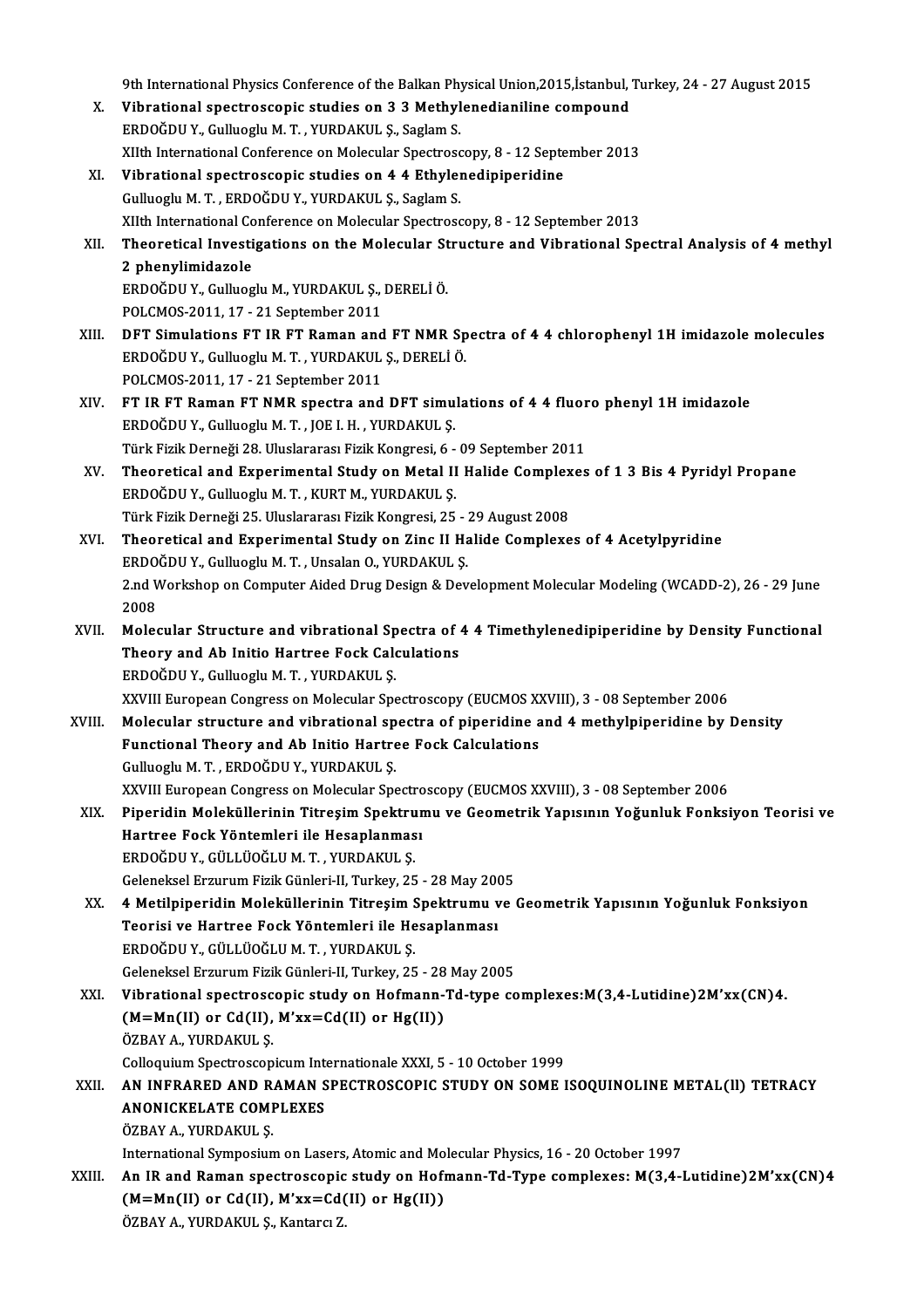22nd European Congress on Molecular Spectroscopy, 11 - 16 October 1994<br>Vibnational spectroscopis studies of 2.4 Juridine matel (II) tetrosys

- 22nd European Congress on Molecular Spectroscopy, 11 16 October 1994<br>XXIV. Vibrational spectroscopic studies of 2,4-Lutidine metal (II) tetracyanonickelate complexes<br>ÖZRAV A, VURDAKULS 22nd European Congres<br>Vibrational spectrosc<br>ÖZBAY A., YURDAKUL Ş.<br>22nd European Congres Vibrational spectroscopic studies of 2,4-Lutidine metal (II) tetracya<br>ÖZBAY A., YURDAKUL Ş.<br>22nd European Congress on Molecular Spectroscopy, 11 - 16 October 1994<br>Diirokinolin Metal(II) tetraciyonikalat komplekslerinin Kum ÖZBAY A., YURDAKUL Ş.<br>22nd European Congress on Molecular Spectroscopy, 11 - 16 October 1994<br>XXV. Diizokinolin-Metal(II) tetrasiyonikelat komplekslerinin Kırmızı-Altı Çalışması<br>ÖZBAY A. YURDAKUL S
	-
- 22nd European Congress on Molecular Spectroscopy, 11 16 October 1994<br>Diizokinolin-Metal(II) tetrasiyonikelat komplekslerinin Kırmızı-Altı<br>ÖZBAY A., YURDAKUL Ş. Diizokinolin-Metal(II) tetrasiyonikelat komplekslerinin Kırn<br>ÖZBAY A., YURDAKUL Ş.<br>13. Ulusal Fizik Kongresi, Turkey, 30 September - 02 October 1992<br>AN INERARED AND RANAN SREGTROSCORIC STUDVOL'YYT T ÖZBAY A., YURDAKUL Ş.<br>13. Ulusal Fizik Kongresi, Turkey, 30 September - 02 October 1992<br>XXVI. – AN INFRARED AND RANAN SPECTROSCOPIC STUDYOJ'xxT TRANSITION r.t!ETAL<br>DIJSOQUINOJ iN TETETRACYANONICKEJ ATE CORAJ EXES

13. Ulusal Fizik Kongresi, Turkey, 30 September - 02 October 1992<br>AN INFRARED AND RANAN SPECTROSCOPIC STUDYOJ'xxT 1<br>DIISOQUINOLIl\TETETRACYANONICKELATE COn~LEXES<br>ÖZBAY A., YURDAKUL S. AN INFRARED AND R.<br>DIISOQUINOLII\TETET<br>ÖZBAY A., YURDAKUL Ş.<br>YYL EUBOBEAN CONCRE XXI. EUROPEAN CONGRESS ON MOLECULAR SPECTROSCOPY, 23 - 28 August 1992

#### Supported Projects

Supported Projects<br>YURDAKUL Ş., Project Supported by Higher Education Institutions, İmidazo(1,2-Alpha)Pyridine Metal (Iı) Halojenür<br>Bilesiklerin Yanılarının Danavçel ve Litendın Tearik Titresimsel Spektrockeni ile Arastrul Bupporteur I rojects<br>Bileşiklerin Yapılarının Deneysel ve Ligandın Teorik Titreşimsel Spektroskopi İle Araştırılması, 2008 - Continues<br>Bileşiklerin Yapılarının Deneysel ve Ligandın Teorik Titreşimsel Spektroskopi İle Araşt YURDAKUL Ş., Project Supported by Higher Education Institutions, İmidazo(1,2-Alpha)Pyridine Metal (Iı) Halojenür<br>Bileşiklerin Yapılarının Deneysel ve Ligandın Teorik Titreşimsel Spektroskopi İle Araştırılması, 2008 - Conti Bileşiklerin Yapılarının Deneysel ve Ligandın Teorik Titreşimsel Spektro<br>YURDAKUL Ş., Project Supported by Higher Education Institutions, 1,2-(<br>Yapılarının Titreşimsel Spektroskopi ile Araştırılması, 2007 - Continues<br>YURDA YURDAKUL Ş., Project Supported by Higher Education Institutions, 1,2-(4-Pridil)Etilen Metal(II)Halojenür Bileşiklerin<br>Yapılarının Titreşimsel Spektroskopi ile Araştırılması, 2007 - Continues<br>YURDAKUL Ş., Project Supported Yapılarının Titreşimsel Spektroskopi ile Araştırılması, 2007 - Continues<br>YURDAKUL Ş., Project Supported by Higher Education Institutions, Met<br>Yapılarının Titreşimsel Spektroskopi ile İncelenmesi, 2005 - Continues<br>YURDAKUL YURDAKUL Ș., Project Supported by Higher Education Institutions, Metal (II) 3-Klor-4-Metilanilin Halojenür Bile<br>Yapılarının Titreşimsel Spektroskopi ile İncelenmesi, 2005 - Continues<br>YURDAKUL Ș., Project Supported by Highe Yapılarının Titreşimsel Spektroskopi ile İncelenmesi, 2005 - Continues<br>YURDAKUL Ş., Project Supported by Higher Education Institutions, Metal (ll) 1,2-bis (4-pyridyl) Etan Halojenür YURDAKUL Ş., Project Supported by Higher Education Institutions, Bazı Metal Halojenür Phatalazin Bileşiklerinin<br>Yapılarının Titresimsel Spektroskopi ile İncelenmesi, 2002 - Continues Bileşiklerinin Yapılarının Titreşimsel Spektroskopi ile incelenmesi, 2003 - Continues YURDAKUL Ş., Project Supported by Higher Education Institutions, Bazı Metal Halojenür Phatalazin Bileşiklerinin<br>Yapılarının Titreşimsel Spektroskopi ile İncelenmesi, 2002 - Continues<br>YURDAKUL Ş., Project Supported by Highe Yapılarının Titreşimsel Spektroskopi ile İncelenm<br>YURDAKUL Ş., Project Supported by Higher Educ<br>infrared spektroskopisi ile inc., 2001 - Continues<br>YURDAKUL S. Project Supported by Higher Educ YURDAKUL Ş., Project Supported by Higher Education Institutions, Metod halojenür izonikotinamid bileşikleri<br>infrared spektroskopisi ile inc., 2001 - Continues<br>YURDAKUL Ş., Project Supported by Higher Education Institutions infrared spektroskopisi ile inc., 2001 - Continues<br>YURDAKUL Ş., Project Supported by Higher Education Institutions, Bazı izonikotinamid ve kınozalin metal (II)<br>bileşiklerinin yapılarının titreşimsel spektroskopi ile incele YURDAKUL Ş., Project Supported by Higher Education Institutions, Bazı izonikotinamid ve kınozalin metal (II)<br>bileşiklerinin yapılarının titreşimsel spektroskopi ile incelenmesi, 2000 - Continues<br>YURDAKUL Ş., Project Suppor bileşiklerinin yapılarının titreşimsel spektroskopi ile incele:<br>YURDAKUL Ş., Project Supported by Higher Education Inst<br>titreşimsel spektriskopi ile araştırılması., 1999 - Continues<br>YURDAKUL S. Project Supported by Higher YURDAKUL Ş., Project Supported by Higher Education Institutions, Bazı piperidin metal (II) bileşiklerinin yapılarının<br>titreşimsel spektriskopi ile araştırılması., 1999 - Continues<br>YURDAKUL Ş., Project Supported by Higher E titreşimsel spektriskopi ile araştırılması., 1999 - Continues<br>YURDAKUL Ş., Project Supported by Higher Education Inst<br>spekroskopi ile yapılarının incelenmesi, 1998 - Continues YURDAKUL Ş., Project Supported by Higher Education Institutions, 4-acetylpyridine halojenür bileşiklerinin titreşimsel<br>spekroskopi ile yapılarının incelenmesi, 1998 - Continues<br>YURDAKUL Ş., Project Supported by Higher Educ YURDAKUL S., Project Supported by Higher Education Institutions, Hofman tipi cesitli benzimidozol bilesiklerinin YURDAKUL Ș., Project Supported by Higher Education Institutions, Hofman tipi çeşitli benzimidozol bileşikleri<br>titreşimsel spektroskopi ile incelenmesi, 1997 - Continues<br>YURDAKUL Ș., Project Supported by Higher Education I titreşimsel spektroskopi ile incelenmesi, 1997 - Continues<br>YURDAKUL Ş., Project Supported by Higher Education Institutions, 3-CI 4-<br>bileşiklerinin titreşimsel spektroskopisi ile incelenmesi, 1996 - Continues<br>YURDAKUL S. Pr YURDAKUL Ş., Project Supported by Higher Education Institutions, 3-CI 4-metil Anilin Metal Tetrasiyononnikel<br>bileşiklerinin titreşimsel spektroskopisi ile incelenmesi, 1996 - Continues<br>YURDAKUL Ş., Project Supported by Hig bileşiklerinin titreşimsel spektroskopisi ile incelenmesi, 1996 - Continues<br>YURDAKUL Ş., Project Supported by Higher Education Institutions, Bazı organometalik bileşiklerin infrared ve raman<br>spektroskopisi yöntemiyle incel YURDAKUL Ș., Project Supported by Higher Education Institutions, Bazı organometalik bileşiklerin infrared ve raman<br>spektroskopisi yöntemiyle incelenmesi., 1995 - Continues<br>YURDAKUL Ș., Project Supported by Higher Education spektroskopisi yöntemiyle incelenmesi, 1995 - Continues<br>YURDAKUL Ș., Project Supported by Higher Education Institutions, Di (izokinolin) Di (3-4 lutidin) ve Di (2,4 lut<br>metal II tetrasiyenonikel komplekslerinin infrared ve YURDAKUL Ş., Project Supported by Higher Education Institutions, Di (izokinolin) Di (3-4 lutidin) ve Di (2,4 lutidin)<br>metal II tetrasiyenonikel komplekslerinin infrared ve raman spektroskopileri ile incelenmesi, 1993 - Con metal II tetrasiyenonikel komplekslerinin infrared ve raman spektroskopileri ile incelenmesi, 1993 - Continues<br>YURDAKUL Ş., Project Supported by Higher Education Institutions, Bazı tetrasiyanonikel metal bileşiklerinin tit YURDAKUL Ş., Project Supported by Higher Education Institutions, Urasil molekülünün yapısal, titreşimsel ve elektronik spektroskopi ile incelenmesi, 1993 - Continues<br>YURDAKUL Ş., Project Supported by Higher Education Institutions, Urasil molekülünün yapısal, titreşimsel ve elektro<br>özellikleri üzerinde çözücü etkisinin deneysel titreşimsel YURDAKUL Ş., Project Sup<br>özellikleri üzerinde çözüci<br>incelenmesi, 2016 - 2018<br>YURDAKUL S. Project Sup özellikleri üzerinde çözücü etkisinin deneysel titreşimsel spektroskopi ve teorik kuantum kimyasal hesaplamalar ile<br>incelenmesi, 2016 - 2018<br>YURDAKUL Ş., Project Supported by Higher Education Institutions, Nipekotik asit m incelenmesi, 2016 - 2018<br>YURDAKUL Ş., Project Supported by Higher Education Institutions, Nipekotik asit molekülünün tautomerik yapılarının<br>deneysel ve teorik titreşimsel spektroskopi ile incelenmesi, 2012 - 2013 YURDAKUL Ș., Project Supported by Higher Education Institutions, Nipekotik asit molekülünün tautomerik yapılar<br>deneysel ve teorik titreşimsel spektroskopi ile incelenmesi, 2012 - 2013<br>YURDAKUL Ș., Project Supported by High deneysel ve teorik titreşimsel spektroskopi ile incelen<br>YURDAKUL Ş., Project Supported by Higher Education<br>titreşimsel spektroskopi ile incelenmesi, 2011 - 2012<br>YURDAKUL S. Project Supported by Higher Education YURDAKUL Ş., Project Supported by Higher Education Institutions, Nipekotamid molekülünün deneysel ve teorik<br>titreşimsel spektroskopi ile incelenmesi, 2011 - 2012<br>YURDAKUL Ş., Project Supported by Higher Education Instituti